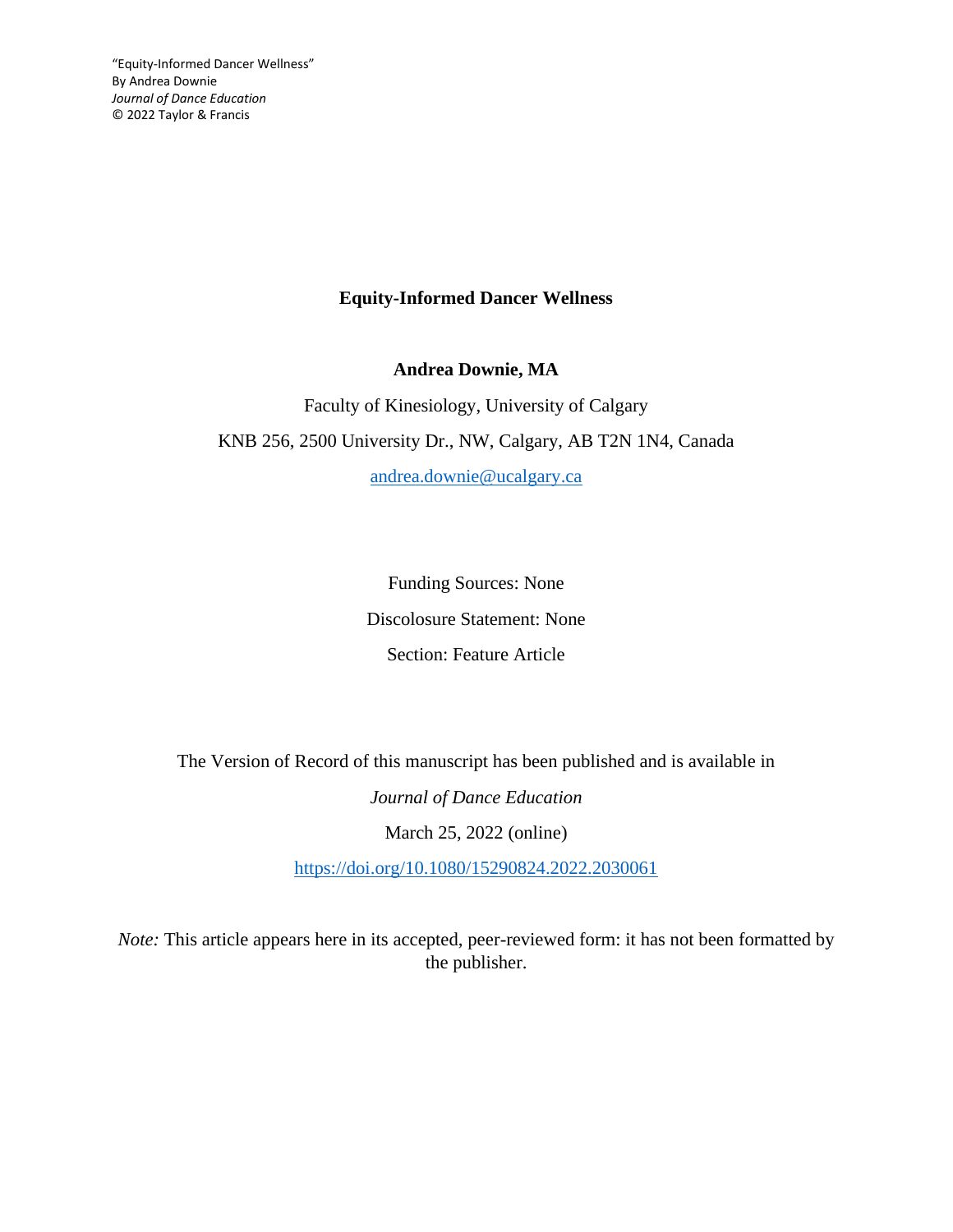### **EQUITY-INFORMED DANCER WELLNESS**

**Abstract:** This article examines the current construction of *dancer wellness* and argues that the focus on intrapersonal aspects of safety, health, and wellness should be balanced with a stronger consideration of interpersonal, institutional, and systemic aspects. The author explores how infusing dancer wellness with *equity literacy* can support individual and institutional aims to dismantle structural barriers and encourage equity and wellness in dance contexts. *Equity-informed dancer wellness* is advanced as a route to healthy dance practice and social justice.

**Keywords:** dancer wellness; healthy dance practice; equity literacy; social justice; dance pedagogy

### **INTRODUCTION**

As an experienced dance educator committed to healthy dance practice and social justice, I have spent decades striving to support my students' learning and goals. The concept of *dancer wellness* has helped guide my efforts toward healthy dance practice. This concept reminds me that the health and wellbeing of my students' minds and bodies are fundamental to optimal progress and performance. My approach to social justice in dance contexts has evolved over the years. For a long time, it was simply guided by a personal commitment to human rights and a desire to provide my students with a safe and supportive learning environment. I endeavoured to establish a climate in which diverse perspectives, experiences, and bodies were valued. More recently, I have realized the need to be deliberate in my efforts to create a just dance learning context if meaningful individual and collective growth are to be fostered. A framework that aligns well with my aim for social justice in dance education is *equity literacy*. Equity literacy is an approach to cultivating and sustaining equitable learning settings (Equity Literacy Institute 2021). Infusing dancer wellness with equity literacy provides a means to strive for social justice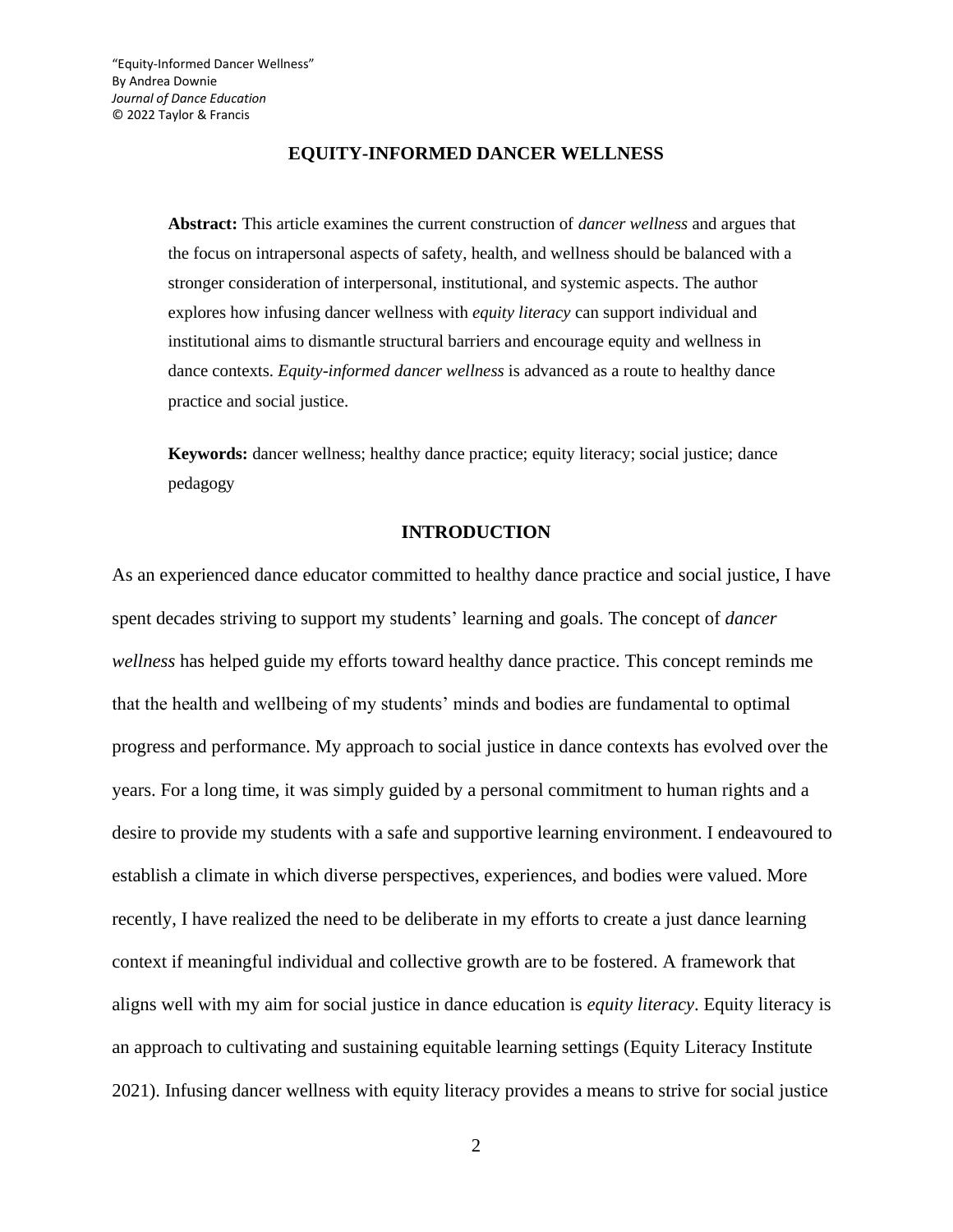and healthy dance practice simultaneously. There is a need to balance the focus on intrapersonal aspects of health, safety, and wellness inherent in the current construction of dancer wellness with stronger consideration of interpersonal, institutional, and systemic aspects to promote social wellness and justice within the dancer wellness framework.

# **COMMITTED TO DANCER WELLNESS**

My commitment to dancer health and wellness prompted a mid-career return to school to pursue a PhD to research the topic further. Beyond informing my research interests and personal approach to my work as a dance educator, the concept of dancer wellness and its goals were also instrumental in the formation and development of Healthy Dancer Canada, an organization I cofounded and have spent more than a decade helping grow. Like similar associations in other countries, the organization's goal is to enhance dancers' health, well-being, and performance through an annual conference for healthcare professionals, dance educators, and dancers, and through educational resources, including workshops, resource papers, and dancer screening tools.

*Dancer wellness* (also known as *dance wellness, safe dance practice,* and *healthy dance practice*), is an approach to dance practice that aims to reduce injury risk, enhance dance performance, and prolong dance participation by applying multidisciplinary dance science concepts that support optimal physical and psychological functioning in dance contexts (Quin, Rafferty and Tomlinson 2015; Safe in Dance International 2015; Wilmerding and Krasnow 2017). Marita Cardinal (1993, 20-21) articulated the following definition of dance wellness in her doctoral dissertation: "[Dance wellness is] an area of dance which is comprised of a wide array of components which share as a common goal the overall health and well-being of the dancer, as related to increased qualitative and quantitative performance potential. Dance wellness draws from, but is not limited to, the disciplines of dance medicine, dance science, somatics, and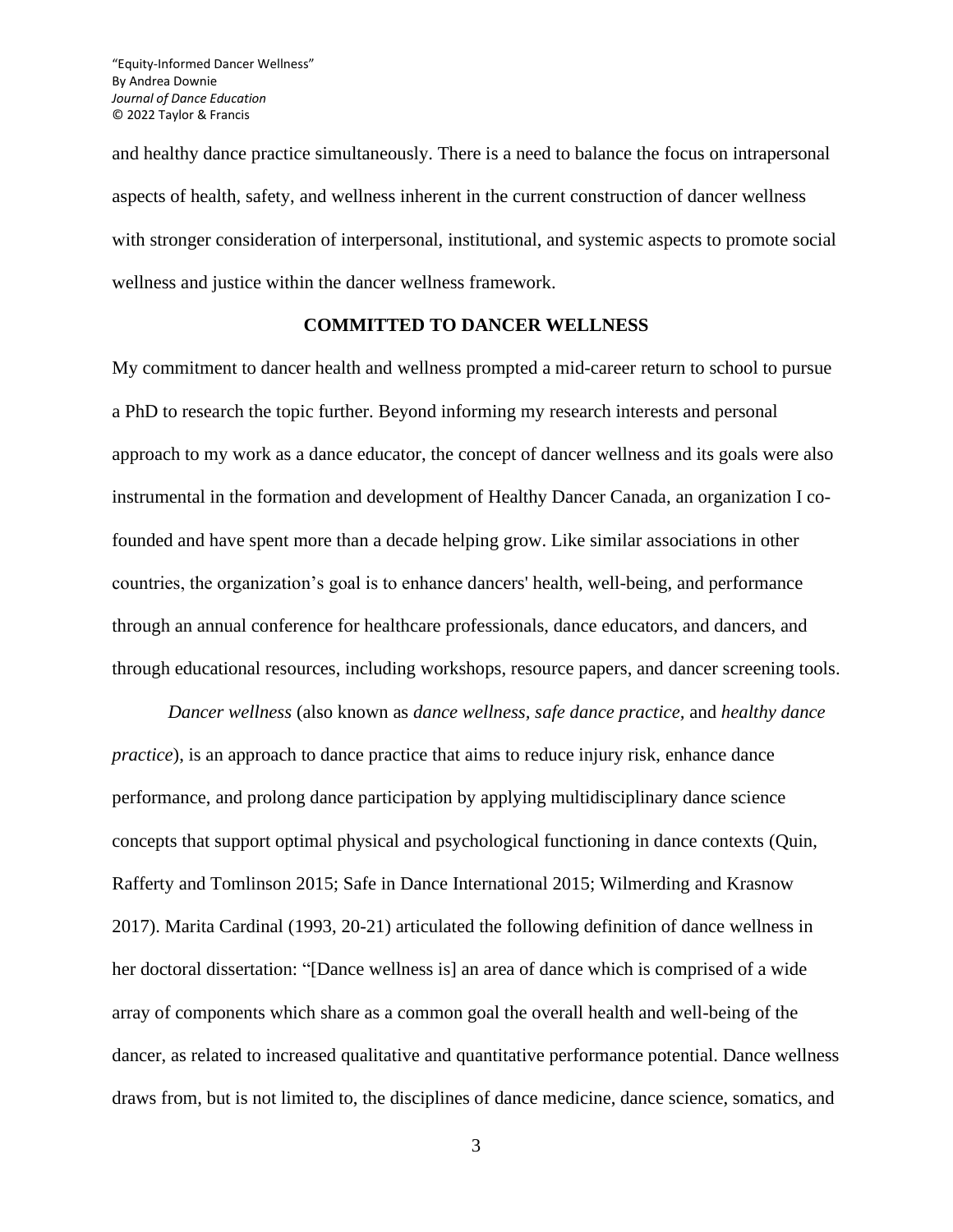wellness, seeks a balanced, integrative, and multidisciplinary approach to health and well-being, is specific to the individual participant and unique to the field of dance. Specific goals include injury prevention, efficiency in movement, training and performance enhancement, and extended careers." This description and the goals of dancer wellness have remained largely unchanged in the years since. Embraced by dance organizations, universities, dance schools, and medical clinics around the globe (Cardinal, Rogers and Cardinal 2020; Galbraith 2021), dancer wellness is generally accepted to be about promoting safe and effective dance training, encouraging healthy lifestyles and optimal conditioning, providing injury prevention treatment and rehabilitation information orservices, and giving dancers tools to develop and use self-care strategies (Galbraith 2021; The Ohio State University 2021; Wilmerding and Krasnow 2017). In addition, dancer wellness programs often include education in anatomy, nutrition, complementary training, and psychology, and may offer on-site healthcare supports and dancer screening (Clark, Gupta and Ho 2014; One Dance UK 2020). The purpose of dancer screening, whether for the professional dancer (Task Force on Dancer Health, Dance/USA 2021) or for the pre-professional or recreational dancer (Healthy Dancer Canada 2019b, 2021), is to collect health and wellness information about individual dancers that can be shared with the dancer and those working with them (e.g., teachers, artistic staff, conditioning specialists, and healthcare professionals) to develop appropriate responses to points of concern related to dancers' physical and psychological status (Galbraith 2021; Healthy Dancer Canada 2019a).

Cardinal, Rogers, and Cardinal (2020) point out that despite growth in the fields of dance medicine, science, and somatics over the last half-century, high incident rates of dance injuries, nutritional problems, and psychological difficulties persist in dancers. They suggest these issues could be addressed by creating a culture of wellness through dancer wellness education in post-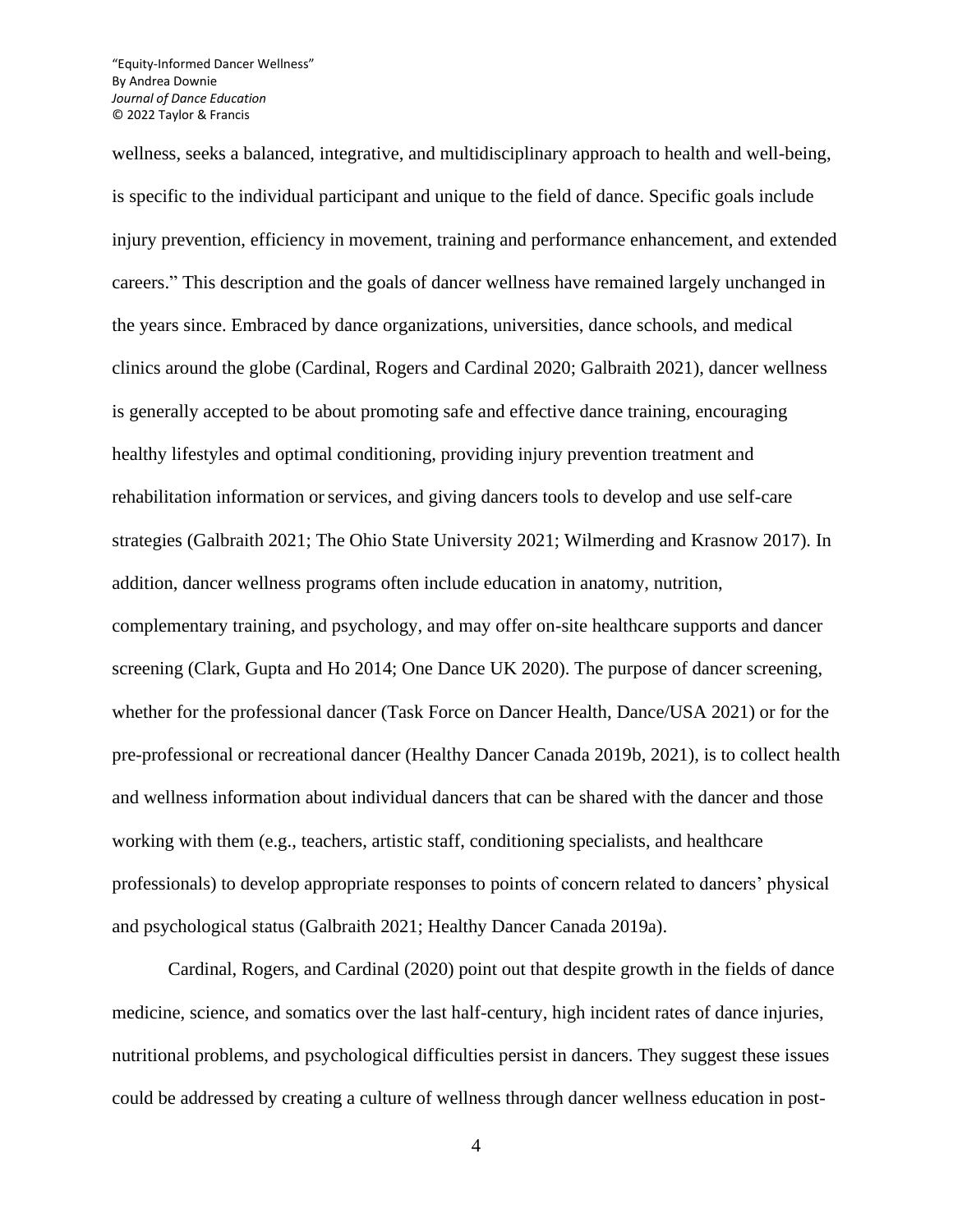secondary dance programs. While there is evidence to support this idea (Clark, Gupta and Ho 2014; Kozai and Ambegaonkar 2020), other scholars report that most Western university dance programs focus on dance as performance, emphasize Eurocentric dance content and teaching approaches, and underrepresent racial, ethnic, gender, ability/disability, and socioeconomic diversity where faculty and students are concerned (Amin 2016; Kerr-Berry 2016; Risner and Stinson 2010). If dancer wellness is being defined by and for White able-bodied women with a background in (as well as the want and means to pursue) higher education in Western concert dance performance, then the construct may not adequately address the needs of all dancers.

### **EMBRACING TRANSFORMATION AND EQUITY LITERACY**

Over 30 years of teaching, I have received numerous letters and had innumerable conversations with students of all ages and levels of experience in which they expressed their gratitude for the conditions and space that allowed them to grapple with difficult life circumstances, fully embrace aspects of their identities, and find community while achieving their dance goals. These stories of facing challenges and finding acceptance, connection, and triumph through dance have convinced me of the potential for dance to be transformative and facilitate deep and lasting change. However, I have also come to see that the environments in which I teach and serve are largely populated by people who are White, like I am, and experience similar socioeconomic privilege. To better understand this lack of diversity and gain tools to foster transformation in myself and others purposefully, I have taken anti-oppression training and courses, joined social justice initiatives, and engaged in readings and discussions about how we can individually and collectively address the inequities in society at large and in dance education more specifically. Discovering equity literacy has proven valuable for thinking about social justice at both these levels.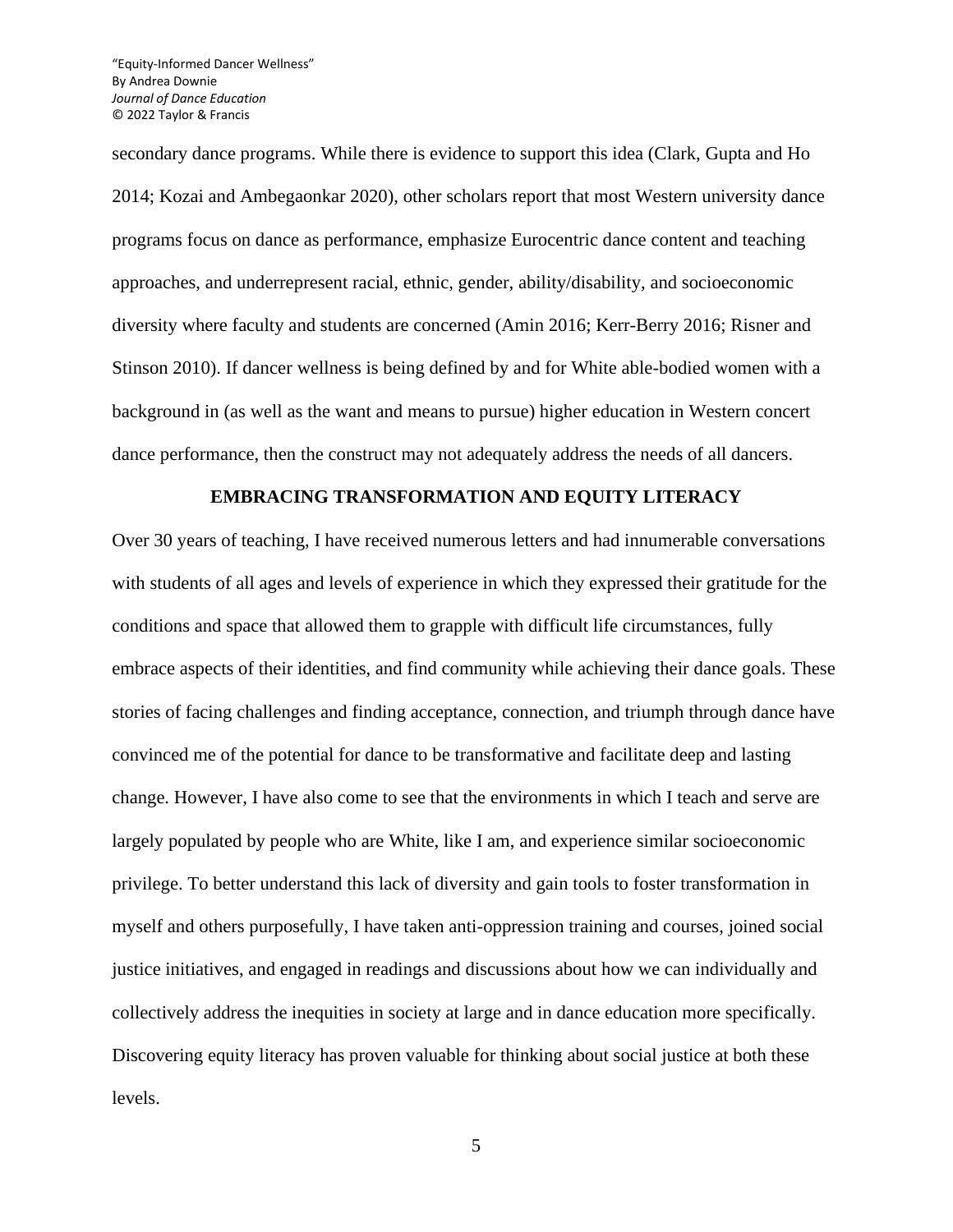*Social justice* is a concept, process, and goal that promotes respect for human rights and the fair and equitable distribution of resources among all people (Adams et al. 2016; Sensoy and DiAngelo 2017). *Equity literacy* is a social justice framework that provides a comprehensive approach to understanding inequities and gaining the necessary skills to cultivate and sustain equitable learning contexts (Gorski 2016a; Gorski 2020b; Gorski and Swalwell 2015). The term equity literacy was introduced by Katy Swalwell (2011) and developed into an educational framework with Paul Gorski (Gorski 2016a, Gorski 2020b; Gorski and Swalwell 2015). Gorski (2014, 1) describes the approach as, "the skills and dispositions that enable us to recognize, respond to and redress (i.e., correct for) conditions that deny some students access to the educational opportunities enjoyed by their peers. Equity literacy also describes the skills and dispositions that allow us to create and sustain equitable and just learning environments." This framework centers the justice conversation on equity rather than culture (Gorski and Swalwell 2015).

Definitions of *equity* vary. Within the scope of education, it generally refers to a process and way of being that strives to identify and eliminate bias, discrimination, and oppression, and to fairly distribute access, opportunity, and participation (Equity Learning Center 2021). Characterizations of *culture* vary widely across fields (Gorski 2016b). Notions of culture commonly refer to those who belong to a "nation-state, an ethnic group, or religious group" but can include other identity factors (Ladson-Billings 2014, 75). While some culture-focused frameworks (e.g., multicultural education, culturally relevant and responsive teaching) incorporate principles of justice and equity, they are sometimes reduced in practice to celebrations of group differences based on cultural stereotypes without accompanying recognition of the inequities experienced by a community and the heterogeneity of its members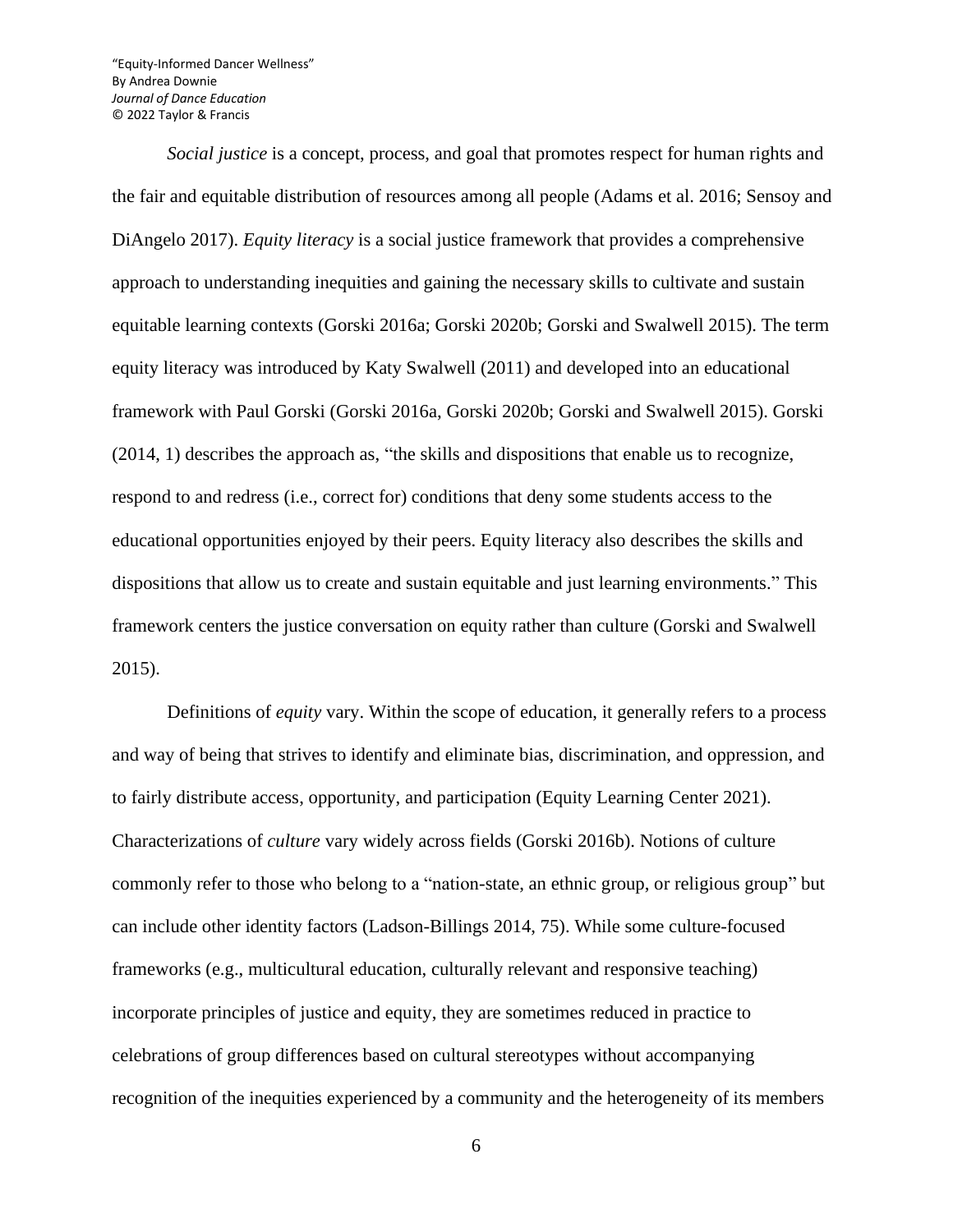(Gorski 2016b, Gorski and Swallwell 2015). By focusing on equity, equity literacy encompasses important notions of cultural diversity; includes aspects of identity (e.g., gender, sexual orientation, ability/disability, and socioeconomic status) that may not be explicitly represented in common conceptions of culture; and brings attention to students' rights to educational opportunities that are fair and morally sound (Gorski 2016a). Thus, equity literacy is a fitting approach to bring a social justice lens and commitment to individual and institutional aims of dancer wellness.

# **THE NEED FOR HEALTHY PRACTICE AND SOCIAL JUSTICE IN DANCE**

Physical and psychological problems in dancers are associated with a motivational climate commonly employed in Western concert dance training in which skill perfection and comparison are emphasized rather than self-referenced progress and individual effort (Nordin-Bates et al. 2014; Quin, Rafferty and Tomlinson 2015). A competitive climate, within a dance context that is continually changing and becoming progressively more demanding, can lead dancers and teachers to push the physical limits of the human body and over-train (Redding 2020; White, Hoch and Hoch 2018). There is evidence that traditional training methods are not founded on current understanding of human movement and that this is a factor in the prevalence of musculoskeletal injuries and problems with nutritional deficiencies, self-esteem, and perfectionism in dancers (Cardinal, Rogers and Cardinal 2020; Krasnow, Mainwaring and Kerr 1999; Mainwaring and Finney 2017). These issues are important to address if, as individuals and institutions, we are committed to encouraging dancers' optimal performance, health, and wellness.

Lakes (2005) describes a disturbing paradox in Western concert dance (e.g., ballet, modern, postmodern, and contemporary dance) in which authoritarian pedagogical practices are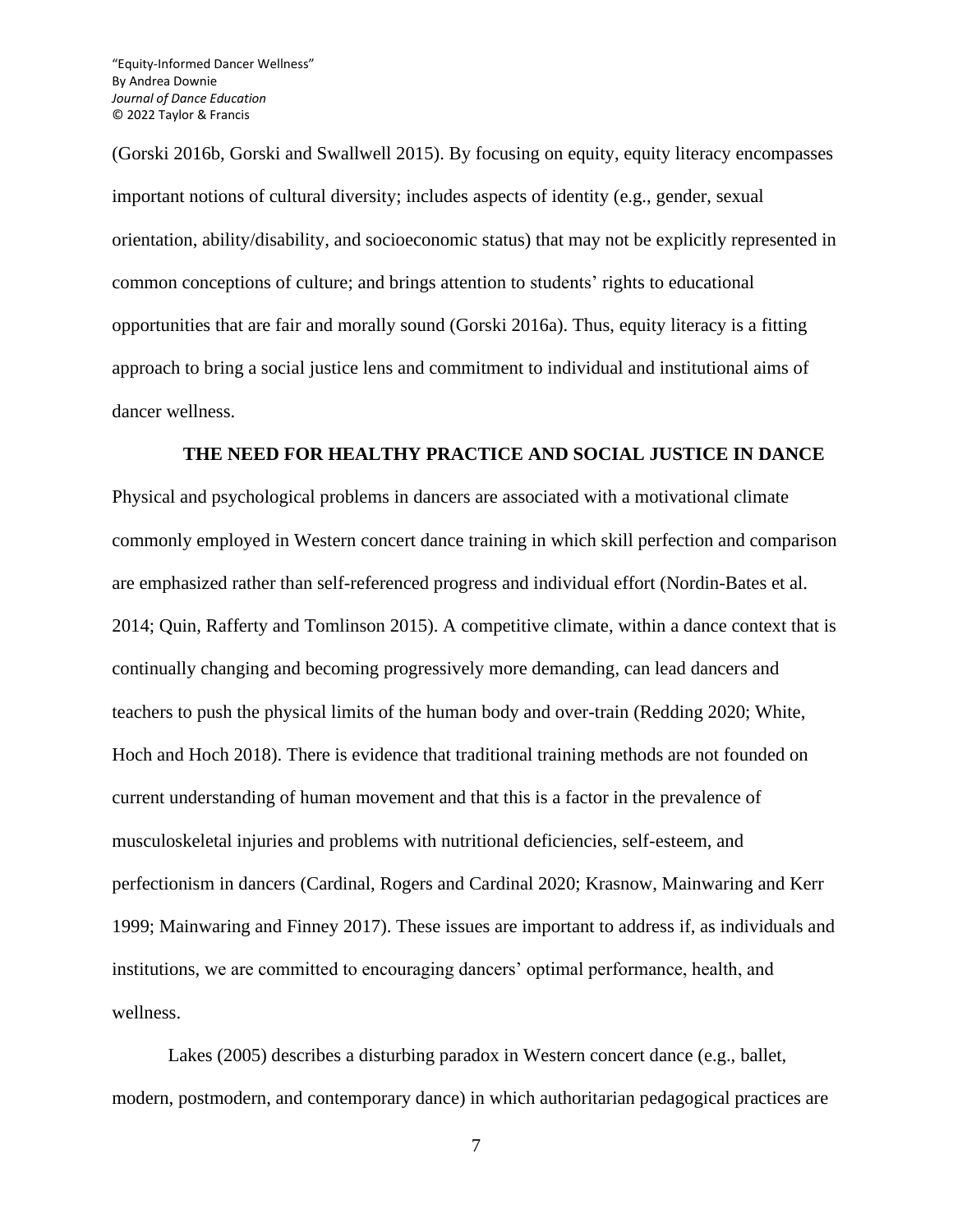used in dance training intended to prepare dancers for choreography and performances with antiauthoritarian aims. She argues that change is needed at multiple levels to address ideologies that maintain authoritarianism in dance pedagogy and contribute to physical and psychological struggles for dancers. Diverlus (2013) takes the conversation into the social realm. He suggests that an emphasis on *how* to dance, without an accompanying examination of the impacts of dance on individuals and their communities, has resulted in the repetition of oppression in dance contexts, despite the dance community's rejection of oppression in principle. Dance education scholars have long called attention to the inequities in our studios and institutions and a need to critically approach teaching and learning (Amin 2016; Barr and Risner 2014; Kerr-Berry 2016; McCarthy-Brown 2009; Risner and Stinson 2010; Shapiro 1998; Stinson 1991). Nevertheless, stories in dance magazines and on social media suggest that problems of abuse and oppression in dance are far from solved and continue to impact dancers' health and wellbeing (Forcier 2017; Gotkin 2018; Marshall 2021; Perkins Denault 2018; Mosley 2020; Spears 2020; Wngz 2018). Sexism, heterosexism, racism, ableism, ageism, and classism are just some of the forms of oppression that persist in dance education, training, and professional dance settings.

The repetition of a heteronormative and gender-binary ideology in dance perpetuates: the objectification, hypersexualization, and sexual abuse of girls and women (Clark 2004; La Flèche 2019; Sandlos 2020); androcentrism and the privileging of males in learning contexts and positions of power (Perkins Denault 2018; Risner 2009; Westle 2018); and discrimination against transgender, gender-nonconforming, and queer dancers (Ford 2020; Whittenburg 2020; Wngz 2018). The persistence of White hegemony and Western cultural dominance in dance perpetuates: the racial tracking of White dancers to Eurocentric dance forms and racially marginalized dancers to non-Western forms (Patton 2011); the positioning of Eurocentric dance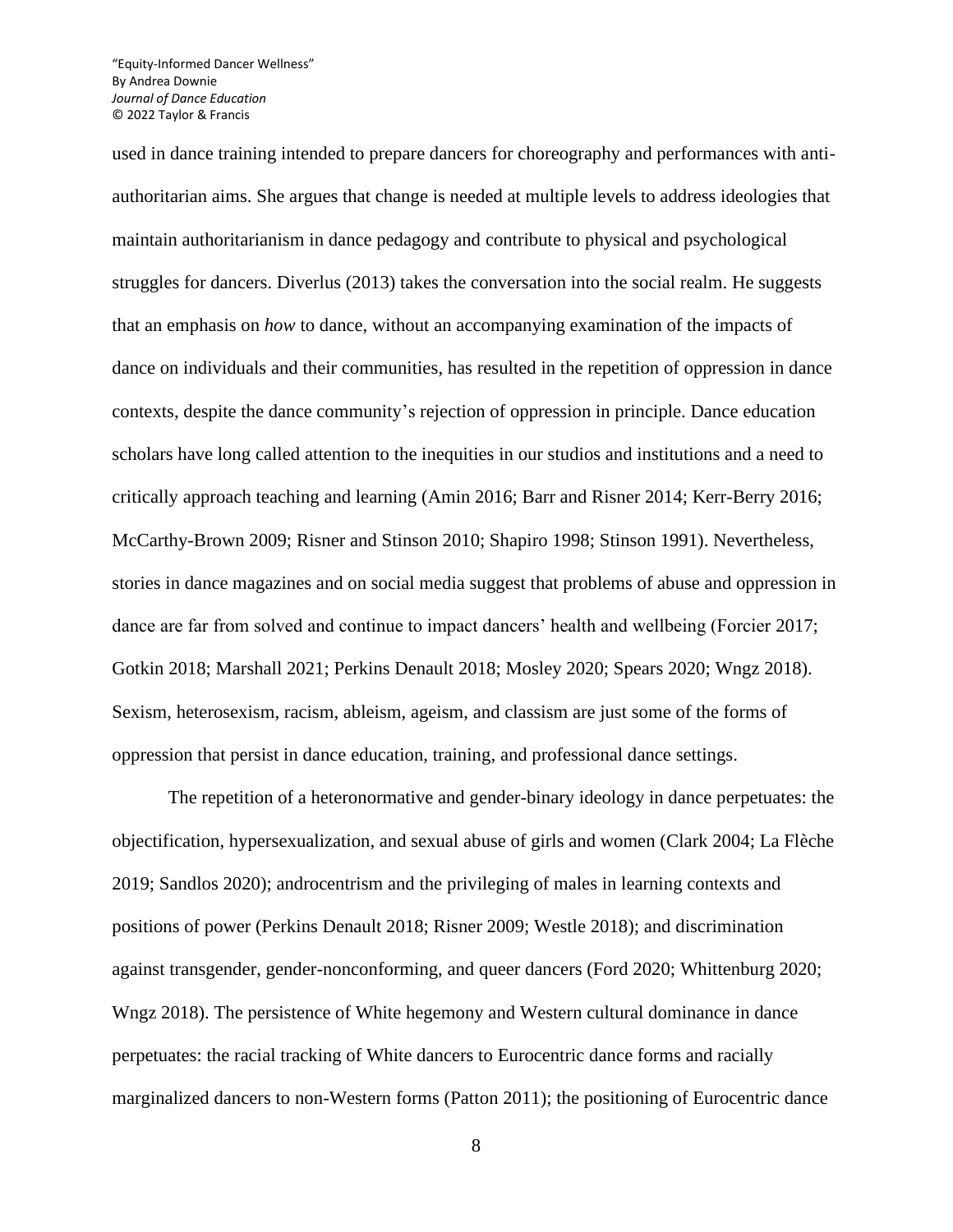forms as part of the core curriculum in higher education and non-Western forms as electives (Amin 2016; McCarthy-Brown 2014; Walker 2019); and the centering of Western concert dance forms where funding and performance presentation are concerned (Crowell 2020). The privileging of able-bodied dancers and virtuosic aesthetics in dance perpetuates the presumption of difference by audiences (Whatley 2007) and the sidelining of disabled dancers who face architectural barriers, have fewer disability-specific and mainstream dance training opportunities, and frequently lack qualified instruction, relevant pedagogy, and appropriate complementary training initiatives (AXIS Dance Company 2017; Coates and Dance/NYC Disability Task Force 2015; Coates, Nolan and Dance/NYC Disability. Dance. Artistry. Task Force 2018). Such barriers threaten the safety and wellbeing of those who belong to marginalized communities.

Ongoing social inequities and abuse in dance point to problems that are not fully addressed by the dancer wellness concept and most dancer wellness programs. A comparison of general definitions of health and wellness and the dancer wellness definition indicates where more attention is needed. The World Health Organization's description of *health* has remained unchanged since 1948: "Health is a state of complete physical, mental and social well-being and not merely the absence of disease or infirmity" (World Health Organization 2020, 1). *Wellness* is defined as "the optimal state of health of individuals and groups. There are two focal concerns: the realization of the fullest potential of an individual physically, psychologically, socially, spiritually and economically, and the fulfilment of one's expectations in the family, community, place of worship, workplace and other settings" (World Health Organization 2006, 5). Implicit in these descriptions is that health and wellness are multidimensional, relevant in all settings, and no dimension is prioritized. Explicit is the reference to the optimal health of individuals *and* groups. In contrast, the current and widely used definition and goals of the dancer wellness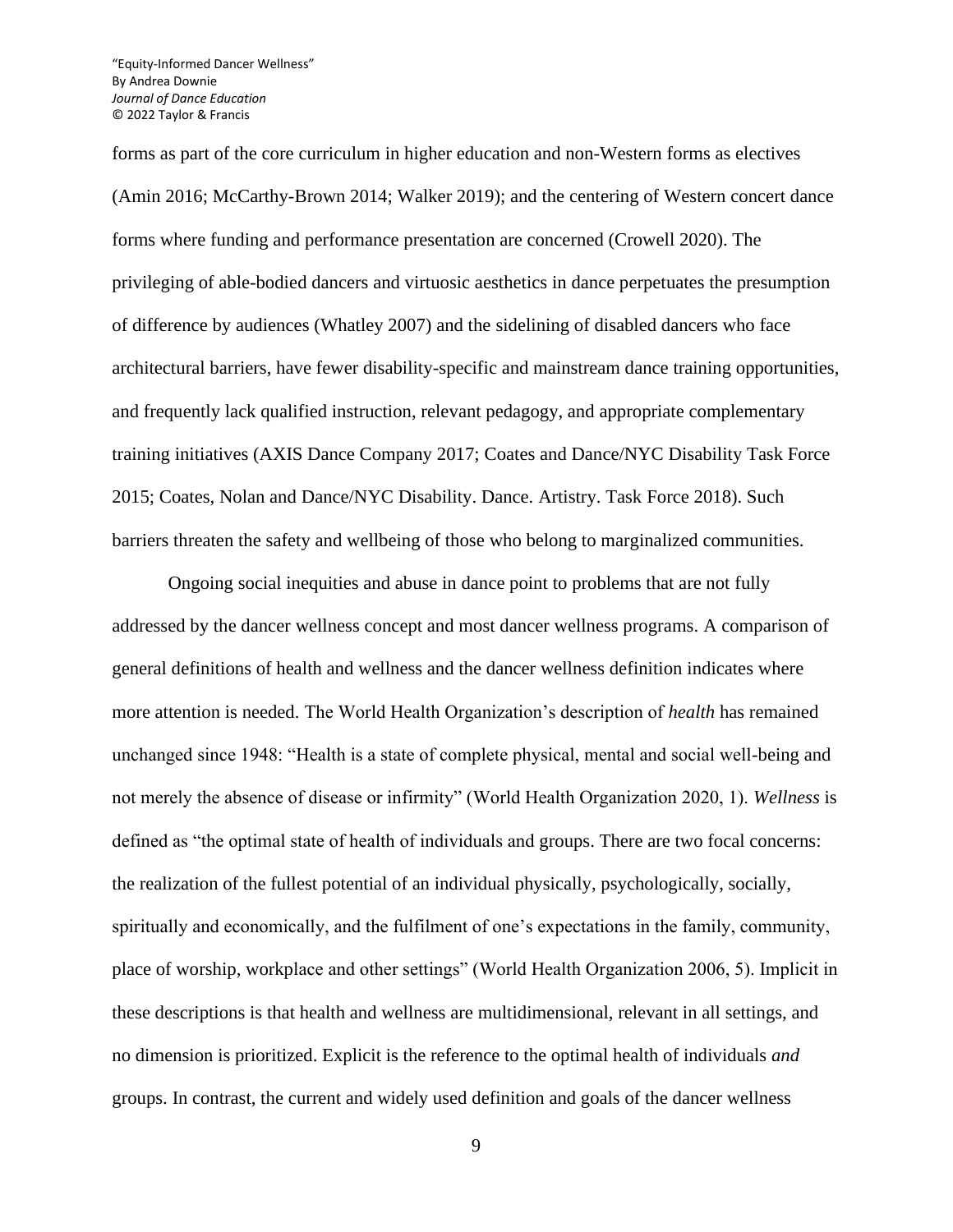concept and dancer wellness programs emphasize the individual physical and psychological aspects of health and wellness and understate the group and social aspects of health and wellness.

Bloom (2013) asserts that creating a safe space involves ensuring physical, psychological, social, and moral safety. She suggests that the hegemony of individualism has maintained a focus on physical and psychological safety with relatively little attention paid to social safety. Neglecting social aspects of people's safety, health, and wellness can lead to physical, psychological, and social health problems because these aspects are fundamentally linked (Bloom 2013; Holt-Lunstad, Smith and Layton 2010; Johnson 2015; Umberson and Montez 2010). Non-medical social determinants of health, including education, income, working conditions, discrimination, and systemic inequities related to gender, sexuality, race, and culture, operate at multiple interacting levels and can have a more substantial influence on health than healthcare and lifestyle choices (Government of Canada 2020; World Health Organization 2021). To not recognize or adequately address the impact of the social challenges and structural inequities experienced by our students and the social groups to which they belong is to risk not meeting the needs of some individuals and communities and potentially inadvertently harming them through exclusion or microaggressions. Exposure to microaggressions, stigma, structural inequities, and traumatic events involving overt bias, discrimination, and violence related to racism, sexism, heterosexism, ableism, and socioeconomic status can lead to mental, physical, social, and occupational health problems (American Public Health Association 2021; Nadal 2018; Valentine and Shiperd 2018).

While no educators like to think of themselves as causing harm, oppression is complex, pervasive, embodied, and challenging to see when in a position of power (Adams et al. 2016; Johnson 2015). Even when educators subscribe to and promote anti-oppressive values, they may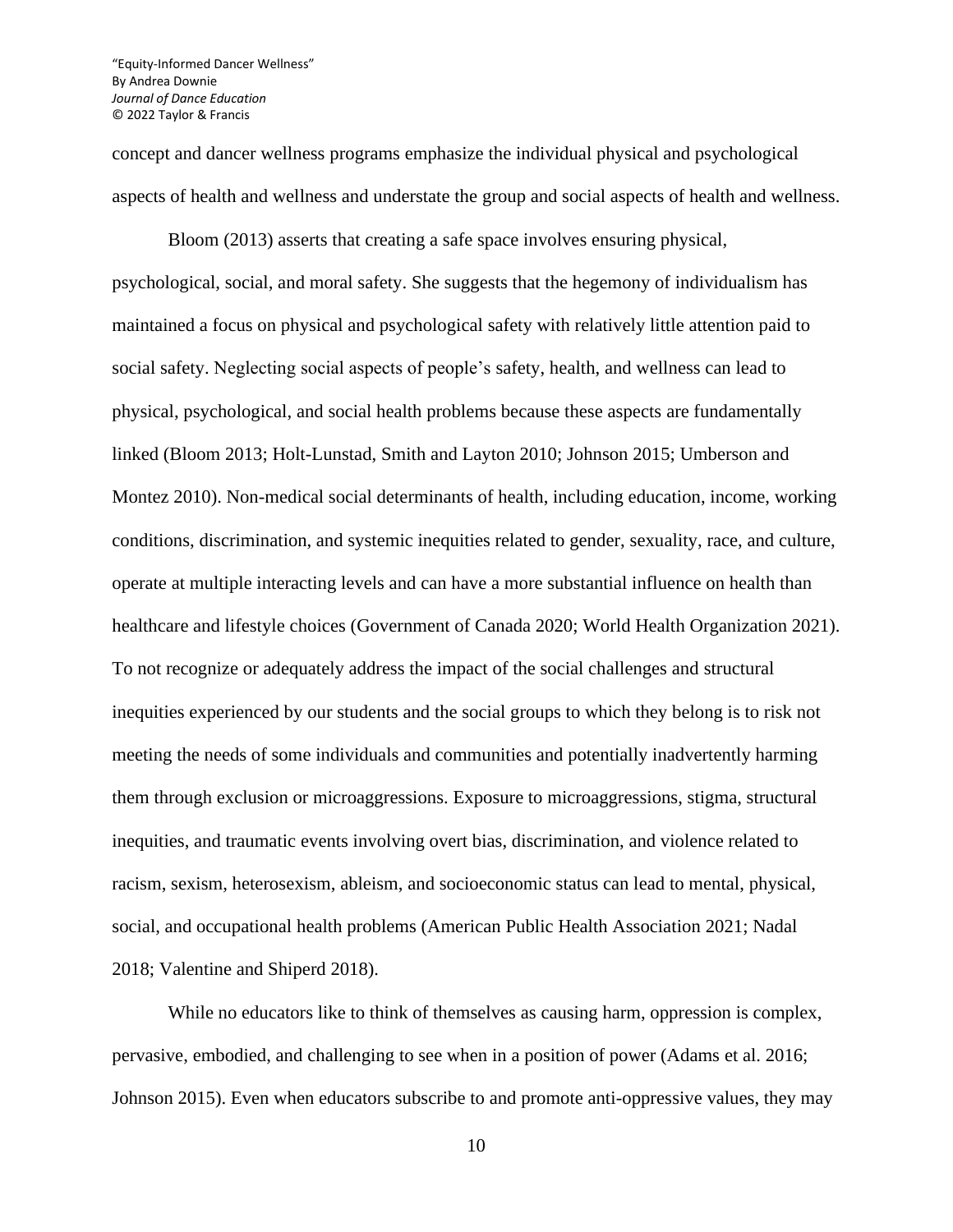simultaneously value the repetition of traditional teaching approaches and ways of knowing that continue to reinforce oppression (Kumashiro 2002). According to Sensoy and DiAngelo (2017), the social construction of oppression as binary and individual, rather than multifacted and systemic, can trigger defensiveness and prevent us from individually and collectively examining the complexities of our personal beliefs and behaviors, and the structural nature of oppression. The good news is that because oppression is learned, it can be unlearned (Johnson 2015). Supporting all students, including those who belong to marginalized communities, requires examining personal biases, institutional cultures, and dominant social ideologies, as well as a willingness to take action to rectify power imbalances (Ayres et al. 2016; Gorski 2020c; Kelly 2012). The route to equity and anti-oppressive learning cultures involves embracing a structural rather than individualistic view of disparity (Gorski 2016b). For all the above reasons, there is a moral responsibility to give social wellness and social justice more attention in the dancer wellness construct. Equity literacy provides a path forward in this direction.

### **INFUSING DANCER WELLNESS WITH EQUITY LITERACY**

Equity literacy cultivates five critical abilities in individuals and institutions, including recognizing, responding to, and redressing biases, inequities, and oppressive ideologies, and actively cultivating and sustaining equitable and anti-oppressive contexts and ideologies (Gorski 2020b). Transformative practice is maximized through principles that center equity (Gorski 2020a). These abilities and equity principles can bring a social justice perspective to the dancer wellness construct toward aims of safe, equitable, and healthy dance practice. Some of the ways individuals, organizations, and institutions could encourage equity literacy in support of dancer wellness are outlined below.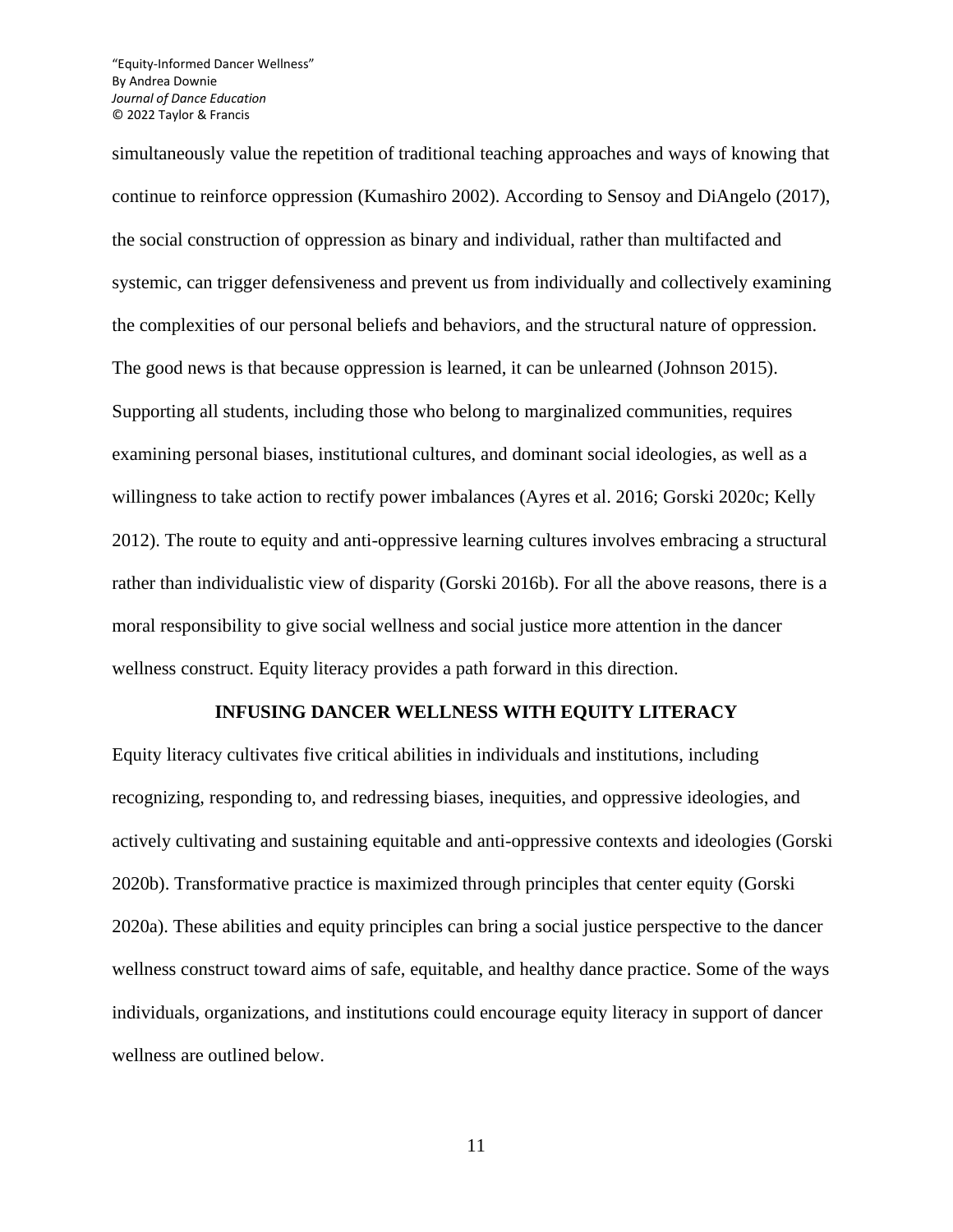# **Recognizing Inequity**

The first equity literacy ability (Gorski 2020b) involves *recognizing* biases, inequities, and oppressive ideologies. To engage this ability, we might begin by observing ourselves and our colleagues and notice tendencies to assume a common need or experience, or to favor one learning approach or genre of dance. I find the equity literacy principle *One Size Fits Few* (Gorski, 2020a) useful when striving to recognize inequity. This principle provides a reminder that no identity group is homogeneous and that group-level generalizations are often based on stereotypes. It can also remind us that "universal" strategies are unlikely to serve all groups and individuals.

A refrain heard in many private dance studios is, "You/your child needs to take ballet because it is the foundation of all dance." Prioritizing ballet not only endorses Eurocentrism, but also promotes a belief that dance studios are the correct place to learn dance. Yet, ballet does little to prepare dancers for genres like hip hop, salsa, and other dance forms with different roots, aesthetics, and technical requirements that are sometimes learned in different spaces (Monroe 2011). A bias like this could cause dancers with interest in such genres and/or connections to non-Western cultures to feel marginalized, adversely impacting their sense of belonging and social wellbeing. Preferencing Western concert dance genres can also be seen in post-secondary dance programs, where ballet, modern, and contemporary dance courses are commonly part of the core curriculum and students receive more credit hours in these genres than from genres with African, Latin, and Asian roots that are offered as electives or extracurricular activities (McCarthy-Brown and Schupp 2021). This valuing of Western concert dance forms in higher education maintains a Eurocentric perspective of dancer wellness because dancer wellness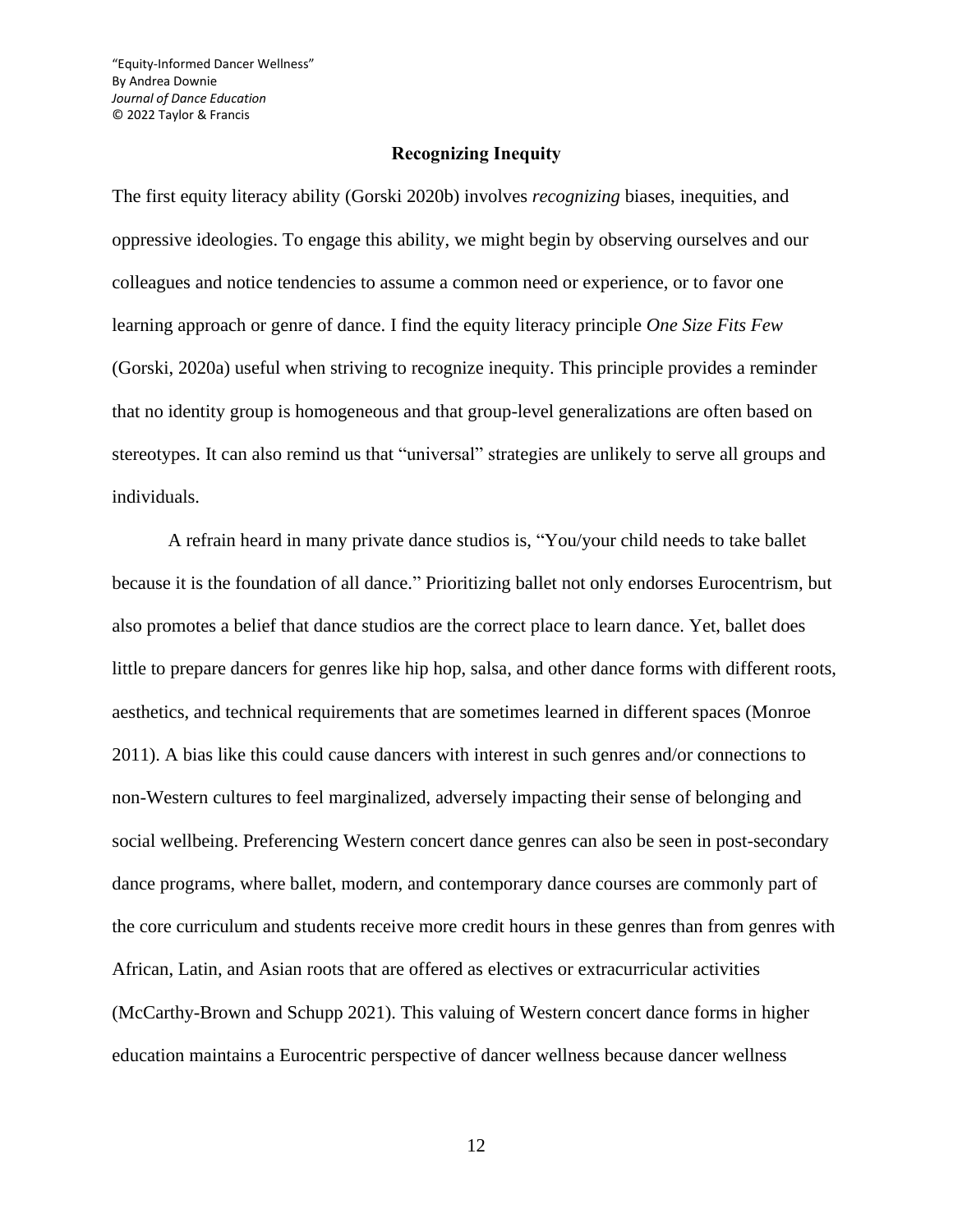programs are part of many post-secondary dance programs (Cardinal, Rogers & Cardinal 2020), and the source of much of the dancer health and wellness research.

A closer look at the dancer screening tools used in dancer wellness programs reveals a missed opportunity to recognize diversity and potential health and wellness problems related to inequities. Demographic data beyond age, sex, and sometimes gender identification is rarely collected during the screening process (Healthy Dancer Canada 2019b, 2021; Task Force on Dancer Health, Dance/USA 2018-2019). The absence of questions about racial and ethnic identity, ability/disability, socioeconomic status, social inclusion, and social supports demonstrates an assumption of a single experience across identity lines. The result may be incomplete assessments of dancers' wellness and databases that do not help us connect the dots from injuries and psychological stressors to structural barriers. Dancer wellness organizations might also consider collecting demographic information about social identity to understand the make-up and needs of their membership and to identify which communities are underrepresented. We cannot fully appreciate which and whose health and wellness concerns require attention if questions about social identity, social determinants of health, and social wellness are not included in our screening protocols and membership databases.

### **Responding to Inequity**

The second equity literacy ability (Gorski 2020b) involves *responding* to biases, inequities, and oppressive ideologies in the immediate term. To develop this ability, we might engage students and colleagues in discussions about equity concerns and intervene when bias and inequity are observed in our dance spaces. I find the equity literacy principle *Direct Confrontation* (Gorski 2020a) is essential in these circumstances. This principle promotes directly identifying and confronting inequity. Entering potentially challenging conversations with a focus on what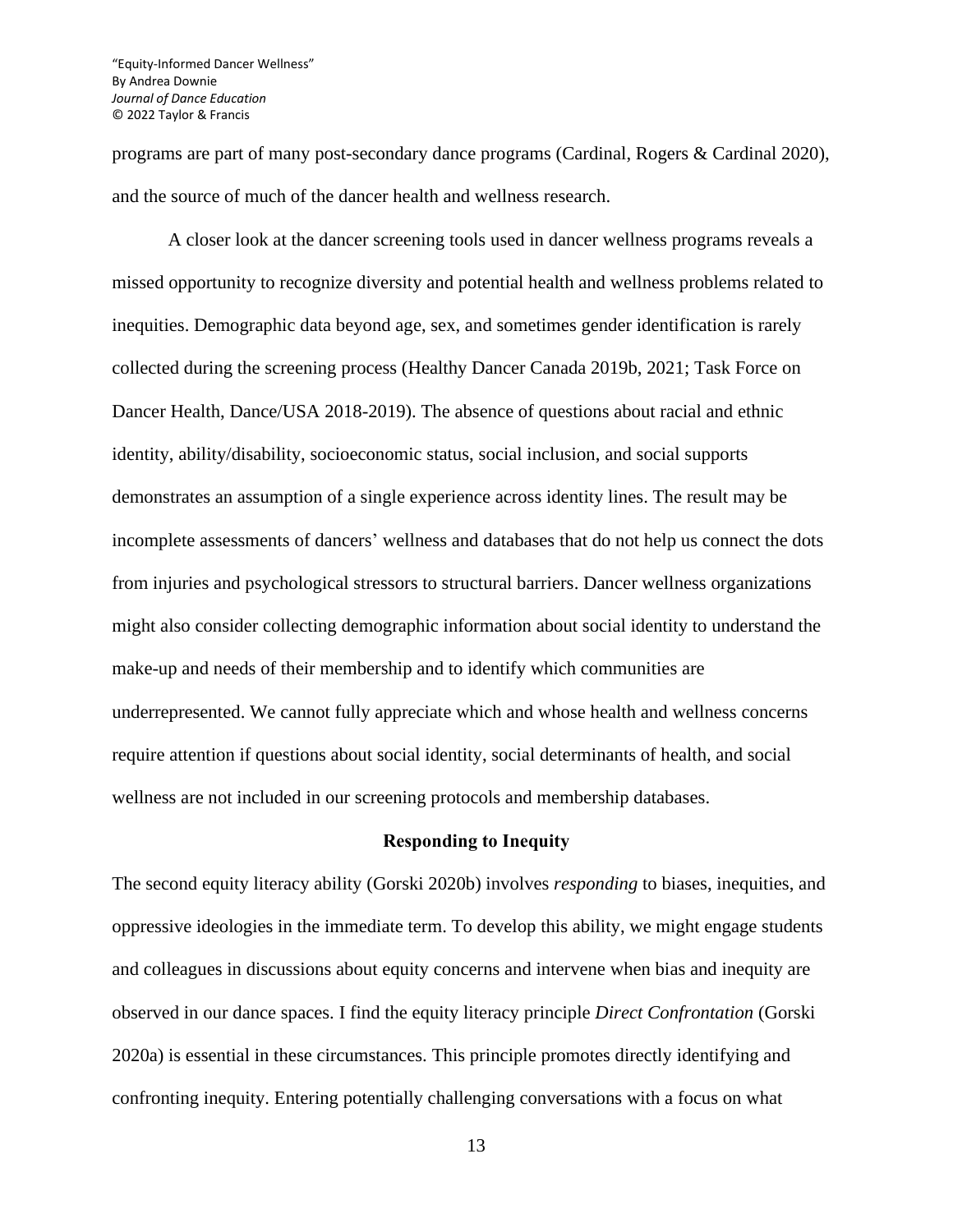language, practices, and policies are inequitable in our classes, schools, and institutions (rather than who) can lead to constructive exchanges in which people feel safe to consider differences in lived experiences, the needs of those experiencing barriers, and possible changes that could address inequities.

Individuals and organizations could purposefully connect with those who face inequity to ask about their experiences and needs. Through listening, we might learn, for example, that the school's dress code and the language used by instructors in classes provide some dancers with challenges. Gender binary language (e.g., "boys and girls" and "ladies and gentlemen") that excludes nonbinary and gender fluid dancers can be easily made more inclusive by referring to all participants as "dancers." Dress codes that require boys/men and girls/women to wear different dance attire, with the latter frequently required to wear pink tights and shoes for ballet, do not allow gender non-conforming dancers nor to those who are Black or Peoples of Colour to authentically represent themselves (Mitchell 2021). An immediate response to such inequity could involve revising the dress code so that no gender distinction or colour preference is made; dancers could simply be asked to wear a leotard or tank top with flesh-tone or black tights and shoes for classes. This action might further inspire faculty and staff to reconsider their costume choices or to re-name classes and re-articulate who is permitted or encouraged to attend these classes (e.g., men's and pointe classes) (Mitchell 2021). Such acts nurture autonomy and can help dancers who identify with marginalized groups feel seen, included, and valued.

Discussions about the genres of dance that are underrepresented in the school's or institution's offerings can begin in conversations with colleagues concerning the biases and inequities we observe in our places of work. With a focus on responding to inequity in the immediate term, we might alter the schedule such that an existing class in a non-Western dance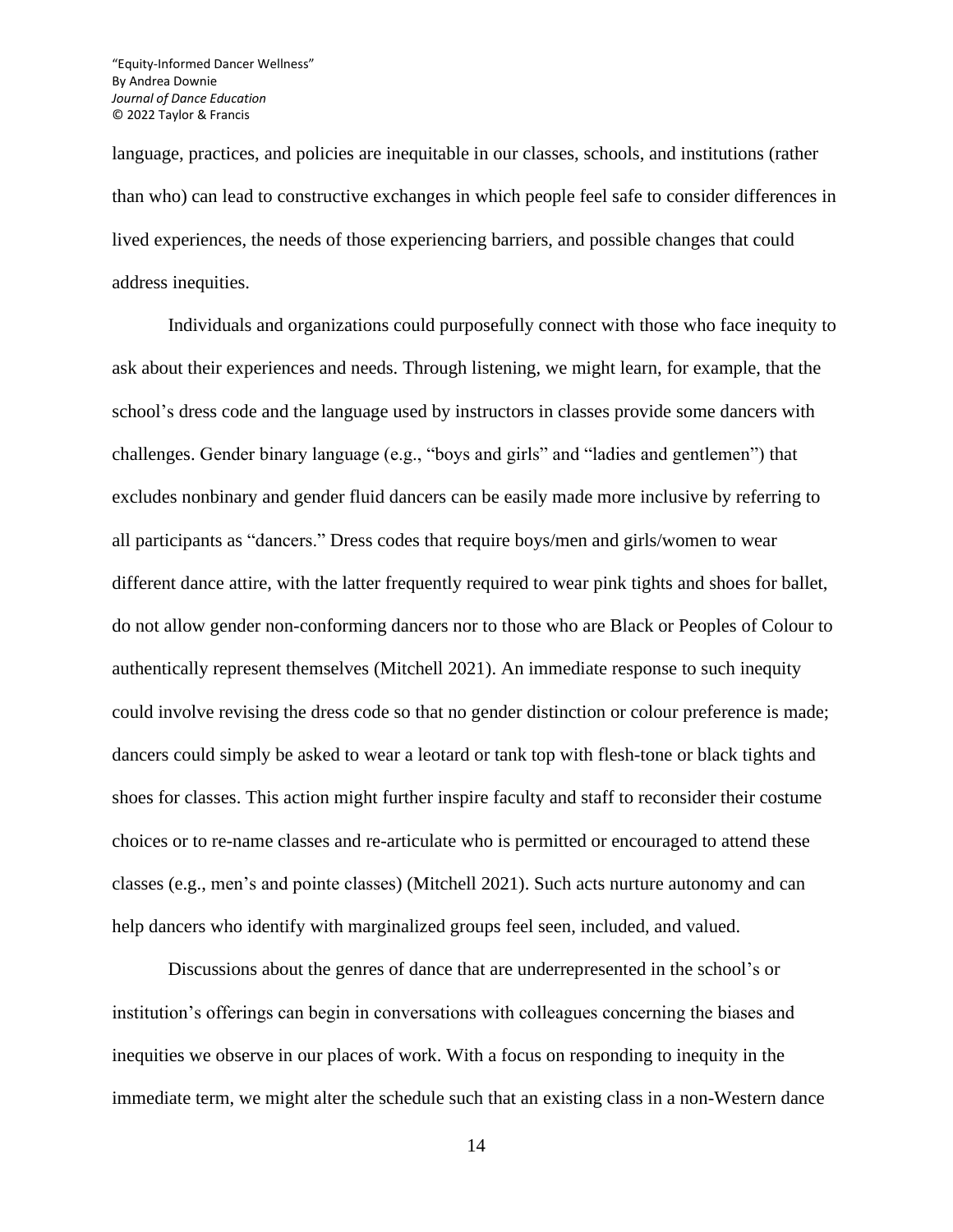form is offered during a popular time slot to encourage participation. This could lead to the eventual growth of the program and need to offer more classes and levels of this genre (McCarthy-Brown 2014). Discussions about which groups are and are not represented in the school's or institution's population might reveal, for example, that there are no teachers and few students with disabilities. We could respond to this situation by rotating into the current schedule an instructor with a disability, thus diversifying the instructional approach and increasing the adaptability of students in the class (Morris, Baldeon and Scheuneman 2015). There are many practical approaches that can begin immediately and start the process of realizing equity within extisting frameworks.

### **Redressing Inequity**

The third equity literacy ability (Gorski 2020b) involves *redressing* biases, inequities, and oppressive ideologies in the long term by addressing their root causes. To engage this ability, we might look at how the practices and policies of our dance companies, organizations, and institutions impact our abilities to foster dancer wellness and social justice. For example, Quin, Rafferty, and Tomlinson (2015) espouse the importance of ensuring moral safety through implementing codes of conduct intended to guide people's behavior and safeguarding policies that protect the health and welfare of specific groups of people. Creating and adhering to professional codes of conduct, such as the Canadian Code of Conduct for the Performing Arts (Cultural Human Resources Council 2019), and in-house policies that address the need for safety, inclusion, and equity is important. However, in my experience, such codes and policies are rarely discussed in our schools and institutions, and do not always translate into practice. Indeed, omissions and breaches in the form of racism, racial and gender disparities in positions of power, and sexual abuse continue to be seen in dance schools, institutions, and companies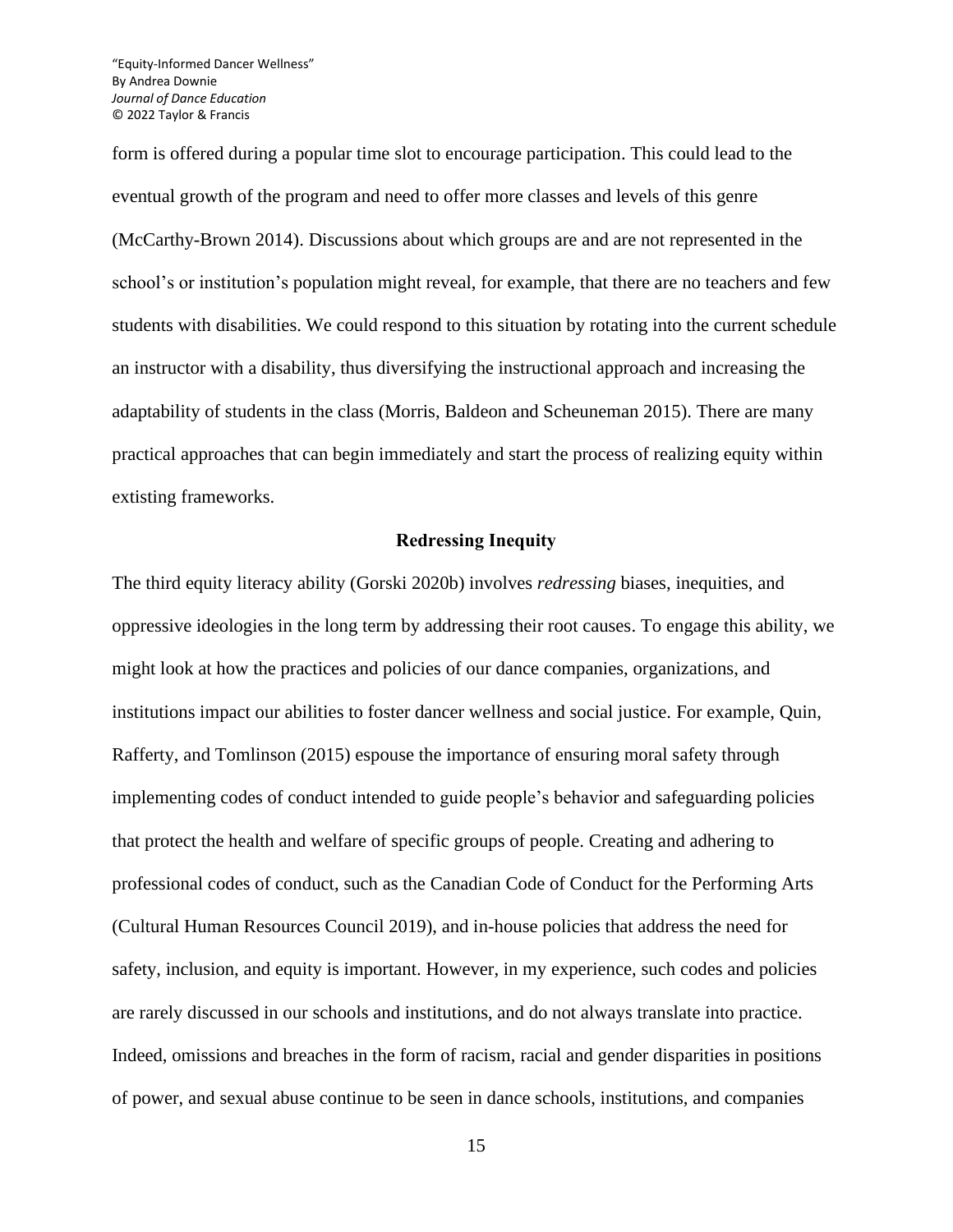with such codes and policies in place (British Broadcasting Company 2020; Dance Data Project 2021; Data USA n.d.; Ekos Research Associates 2014; Wells-Smith 2020a, 2020b; Yntema 2021).

Equity literacy principles (Gorski 2020a) can guide the approach as we deconstruct and rectify practices and policies that leave some dancers vulnerable and at a disadvantage. Applicable principles include the *Fix Injustice, Not [People]* principle, which promotes focusing on transforming the circumstances that marginalize people, rather than trying to change marginalized people, and the *Redistribution* principle, which advocates redistributing "material, cultural, and social access and opportunity" (Gorski 2020a, 1). Dancer wellness literature, curriculum, and practices frequently focus on how individual dancers, teachers, and healthcare professionals can remedy dancers' physical and psychological issues. This approach potentially deflects attention from how interpersonal interactions and structural barriers may contribute to health concerns. Examining how instructor expectations, school/company/organizational policies, dance culture, and systemic disparities contribute to exploitation and marginalization informs plans to address inequitable conditions and devise more inclusive and just circumstances.

Exploring the root causes of inequity with a goal of long-term ideological change could involve a school, company, or organization making a commitment to gain a clearer picture of whose presence, needs, and/or interests are not being represented and why. Armed with this information, attention can then focus on education. For example, the school's faculty and staff, or the organization's board and executive leadership, could participate in annual anti-racism and anti-oppression training to help them better understand the historical and current challenges faced by underrepresented groups. Representation could be furthered by seeking input from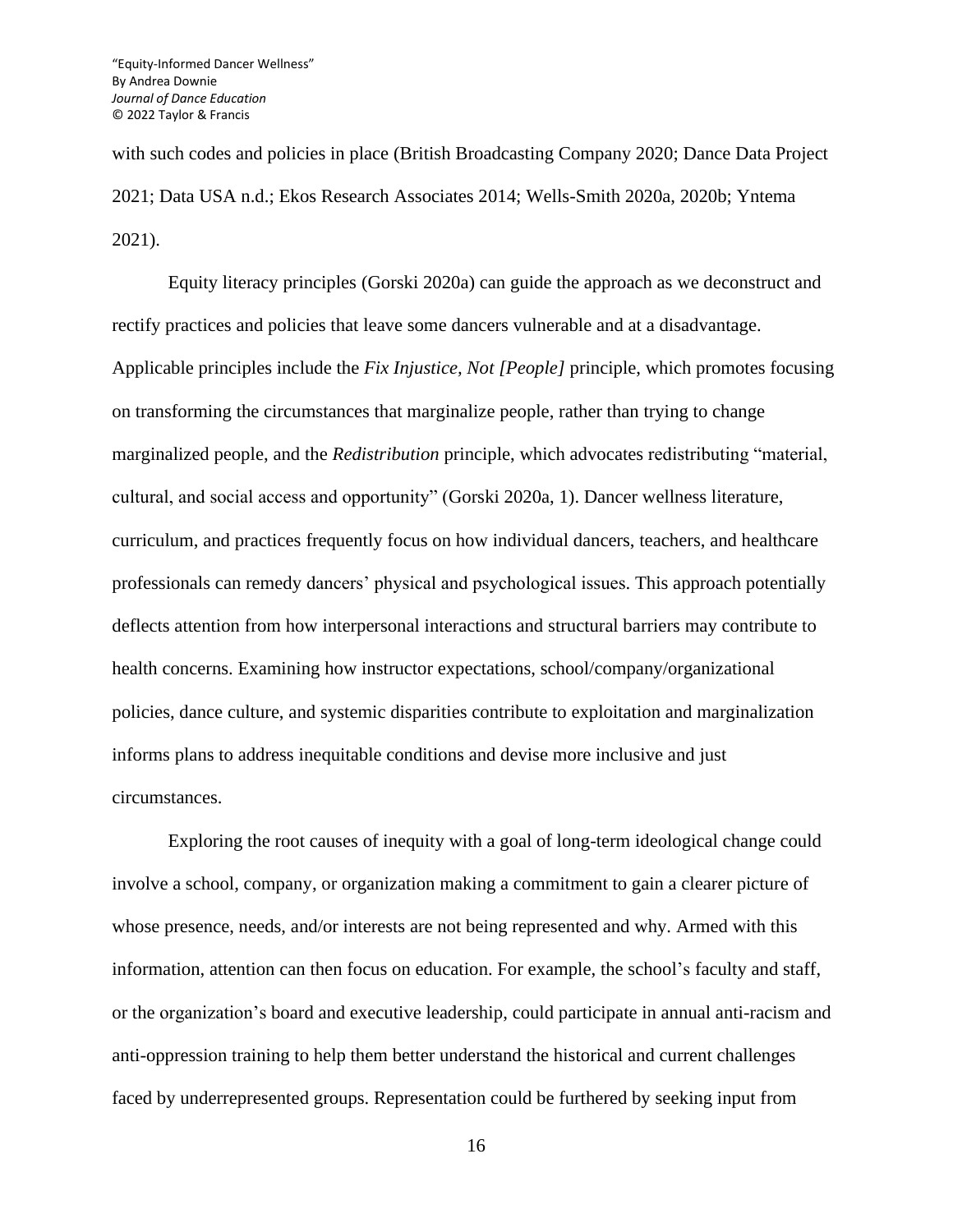people who belong to marginalized communities, supporting their participation in positions of influence, and following their lead when endeavouring to dismantle the barriers that disadvantage them. Access and opportunity could be improved by reallocating funds to create bursaries that support dancers who experience disadvantage and discrimination, for example low-income students and dancers who are Indigenous, Black, and Peoples of Colour. Such actions contribute to shifting the demographic picture and closing equity gaps.

#### **Cultivating Equity**

The fourth equity literacy ability (Gorski 2020b) involves *actively cultivating* equitable, antioppressive ideologies and institutional cultures. Enacting this ability requires that we apply an equity lens to all that we do when striving for dancer wellness. The equity literacy principles *Equity Ideology* and *Prioritization* (Gorski 2020a) are effective when aiming to foster equitable dance cultures and contexts. These principles remind us that equity is more than practical strategies and to keep the needs and interests of those who are marginalized at the forefront.

To foster equity, we could re-visit and perhaps re-articulate our schools', companies', organizations', and institutions' vision, mission, and values statements. This exercise would involve examining aims to see if we are working toward healthy dance practice and social justice, then considering if the means by which we pursue these aims are justified and effective. It would also involve ensuring that implicit and explicit systems of beliefs clearly direct people's behaviours and efforts toward these aims. Some guiding questions might include the following: Is there a shared commitment to promoting the physical, psychological, and social health of all dancers? Are we actively working to eradicate bias, discrimination, and oppression in our context? Do we equitably distribute access, opportunity, and participation? Do our programs and policies consider and prioritize the needs of those who are marginalized? How do we know? Are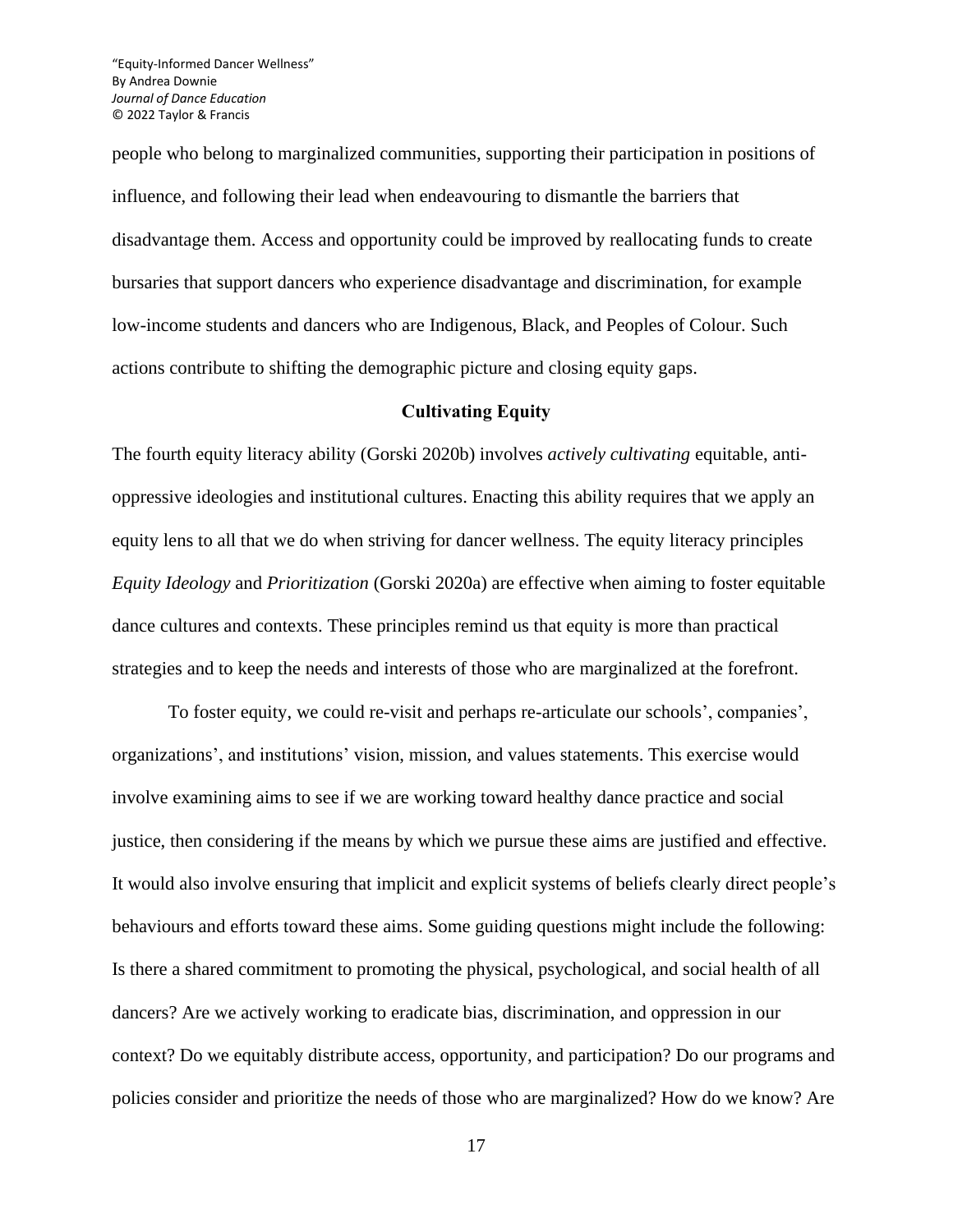these aims clearly stated? What do they look like in practice? Such questions and evaluations can lay a foundation of moral safety, which requires a guiding framework grounded in human rights and emerges out of a common commitment to moral integrity (Bloom 2013, 2017).

Other equity efforts might include purposefully striving to represent a wide range of ages, abilities, body shapes, races/ethnicities, and dance genres in the images used in dance resources, promotional materials, and social media posts. These efforts would be complemented by intraand extra-organizational oversight to ensure we are not being performative but rather honestly adhering to foundational beliefs and commitments. We could also expand the curricula of our dancer wellness programs to include education in sociology and social justice as essential components, alongside education in psychology, anatomy, injury prevention, motor learning, and nutrition. These endeavors would signal the importance of addressing individual, interpersonal, organizational, institutional, and socio-cultural-political components of safety, health, and wellness.

#### **Sustaining Equity**

The fifth equity literacy ability (Gorski 2020a) involves *sustaining* bias-free, equitable, and antioppressive classrooms, schools, ideologies, and institutional cultures. Developing this ability involves communicating a commitment to equity and adopting a long-term transformative approach (Gorski 2020b). The equity literacy principle *Evidence-Informed Equity* (Gorski 2020a) inspires the approach I envision for sustaining equity. This principle proposes that equity efforts should be based on evidence, including academic research *and* the lived experiences of people who are marginalized in our institutions.

It is clear from rigorous quantitative and qualitative studies and stories about the lived experiences of dancers who belong to marginalized groups that inequity in our dance spaces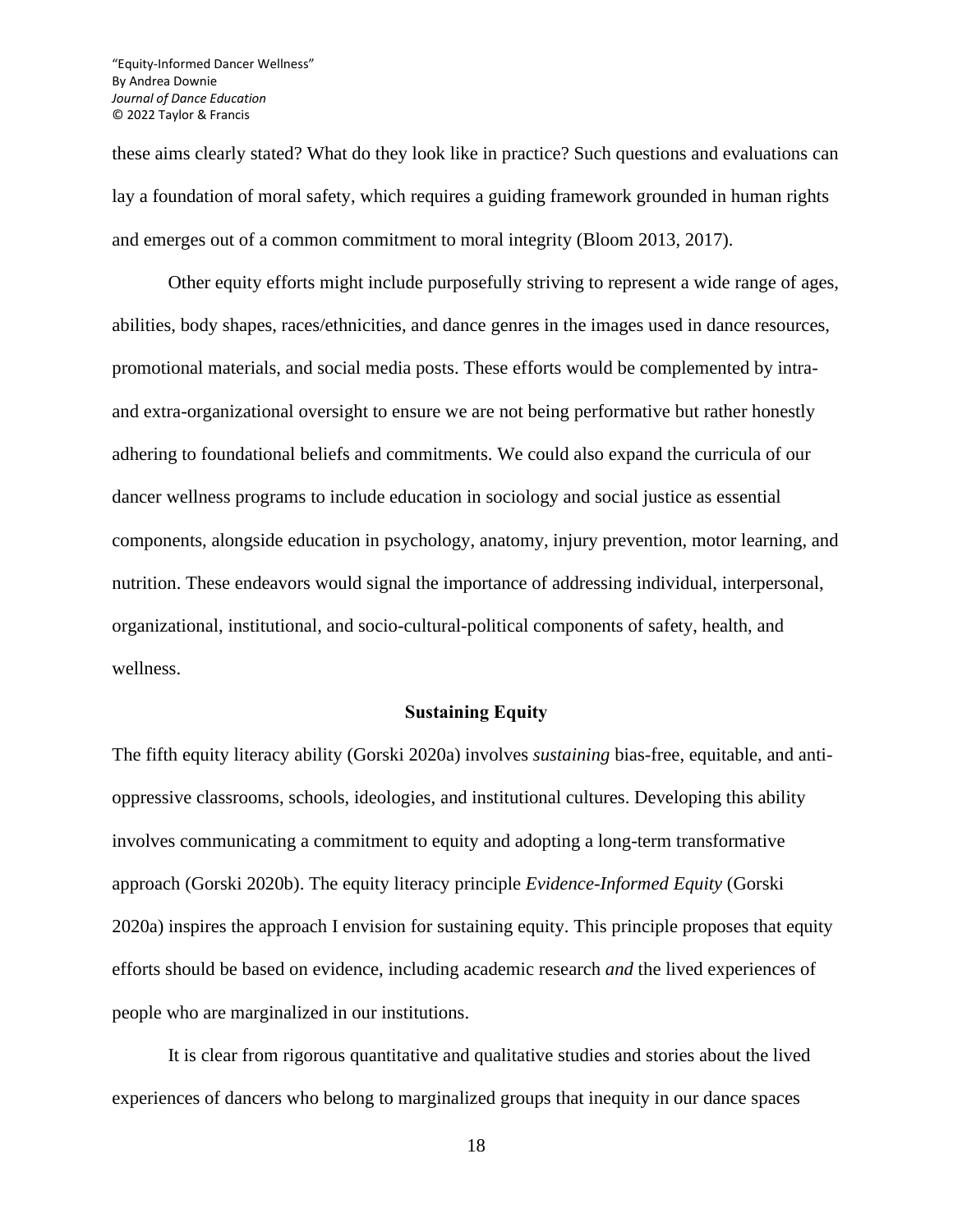exists and persists. If equity is to be achieved and sustained, we need to update the dancer wellness concept to promote healthy and socially just dance practice. I propose the following definition and goals for an equity literate construct of dancer wellness:

*Equity-informed dancer wellness* is a process that cultivates and sustains safe, healthy, and equitable dance practice and contexts. Its aim is to reduce injury risk, enhance dance performance, contribute to holistic health and wellness, and prolong dance participation. Its method is to apply multidisciplinary and evidence-informed concepts that support moral safety and the optimal physical, psychological, and social functioning of everyone involved in dance.

This construct could simultaneously support aims for safe, healthy dance practice and social justice at individual and institutional levels.

# **CONCLUSION**

As I contemplate my hesitancy to trouble dancer wellness, I recognize that this speaks to the hierarchical systems of power within dance and academia. I am also reminded that the repetition of oppression in dance hinders its potential to foster transformation. Equity literacy and my desire for the wellness and growth of everyone involved in dance, no matter how they identify or the genre of dance they practice, calls me to be an advocate and accomplice for change. Thus, I submit the concept of *equity-informed dancer wellness* for consideration by my mentors, colleagues, and students. A construction of dancer wellness that acknowledges intrapersonal, interpersonal, institutional, and structural contributions to safety, health, and wellness would support our efforts to embrace and promote social justice and healthy dance practice. It could also help balance long-term goals and commitments to equity and wellness with accessible avenues to change in everyday practice. The likely result is positive transformative change.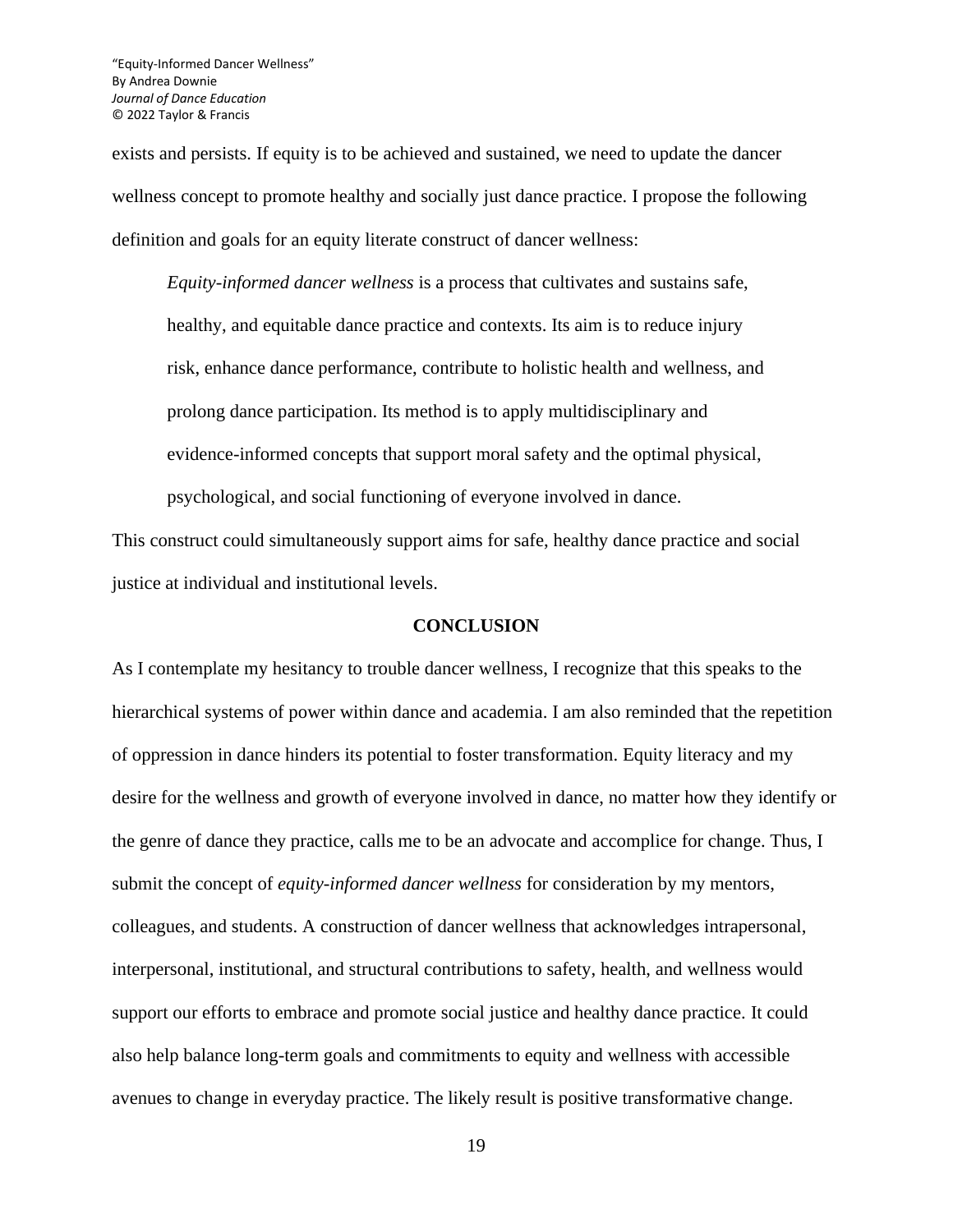# **ACKNOWLEDGEMENTS**

I would like to thank the late Dr. Darren E. Lund, dedicated educator and human rights advocate, who inspired and encouraged me to write this paper.

# **REFERENCES**

- Adams, Maurianne, Lee Anne Bell, Diane J. Goodman, and Khyati Y. Joshi. 2016. *Teaching for Diversity and Social Justice.* 3rd ed. New York: Routlege.
- American Public Health Association. 2021. "Social Justice and Health. " https://apha.org/whatis-public-health/generation-public-health/our-work/social-justice.
- Amin, Takiyah Nur. 2016. "Beyond Heirarchy: Reimagining African Diaspora Dance in Higher Education Curricula." *The Black Scholar* 46 (1): 15-26.

doi:10.1080/00064246.2015.1119634.

AXIS Dance Company. 2017. *The Future of Physically Integrated Dance in the USA.* Dance/USA, Washington, DC. Accessed 7 April 2021. https://static1.squarespace.com/static/53a9f1fbe4b08edefaf5367d/t/59a4840e6f4ca3313b 05c3fe/1503953949140/AxisDance-Report-DanceUSA2017-Final-AltTags%28lores%29.pdf

- Ayres, William, Kevin Kumashiro, Erica Meiners, Therese Quinn, and David Stovall. 2016. Teaching Toward Democracy: Educators as Agents of Change. 2<sup>nd</sup> ed. New York: Routledge.
- Barr, Sherrie, and Doug Risner. 2014. "Weaving Social Foundations Through Dance Pedagogy: A Pedagogy of Uncovering." *Journal of Dance Education* 14 (4): 136-145. doi:10.1080/15290824.2014.934985.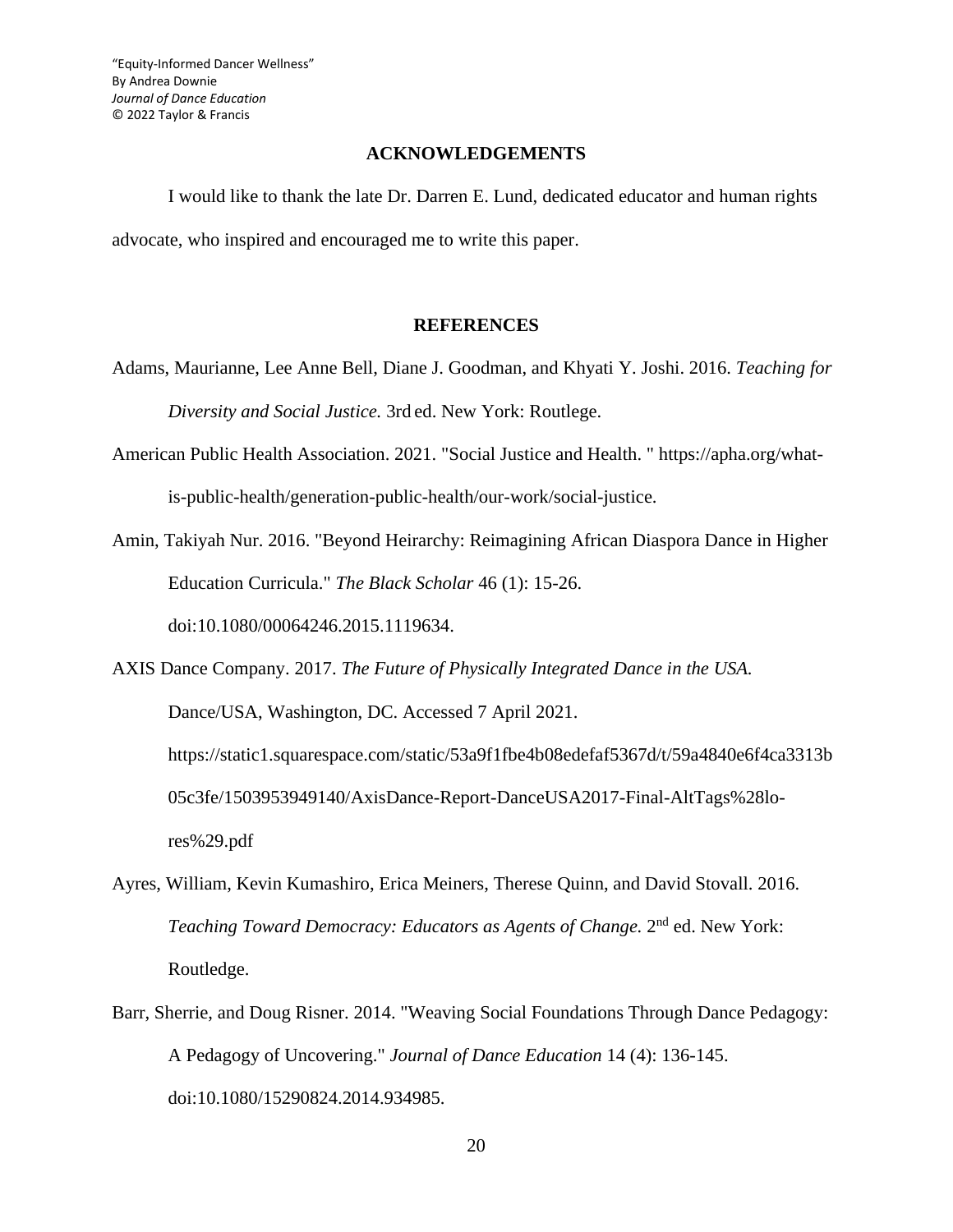- Bloom, Sandra L. 2013. *Creating Sanctuary: Toward the Evolution of Sane Societies.* Rev. ed. New York: Routledge.
- Bloom, Sandra L. 2017. "The Sanctuary Model: Through the Lens of Moral Safety." In *APA Handbook of Trauma Psychology: Vol. 2 Trauma Practice*, edited by Steven N. Gold, 499-513. The American Psychological Association.
- British Broadcasting Company. 2020. "Argyll's Ballet West Dance School Closes after sexual misconduct claims." *BBC News*, August 24. https://www.bbc.com/news/uk-scotlandglasgow-west-53892375.
- Cardinal, Marita K. 1993. "A Survey Analysis of Dance Wellness-Related Curricula in American Higher Education." EdD diss., Temple University.
- Cardinal, M., K. Rogers, and B. Cardinal. 2020. "Inclusion of Dancer Wellness Education Programs in U.S. Colleges and Universities: A 20-year Update." *Journal of Dance Medicine & Science* 24 (2): 73-87. https://doi.org/10.12678/1089-313X.24.2.73.
- Clark, Dawn. 2004. "Considering the Issue of Sexploitation of Young Women in Dance: K-12 Perspectives in Dance Education." *Journal of Dance Education* 4 (1): 17-22. https://doi.org/10.1080/15290824.2004.10387252.
- Clark, Terry, Arun Gupta, and Chester C. Ho. 2014. "Developing a Dancer Wellness Program Employing Devlopmental Evaluation." *Frontiers in Psychology* 5 (731). https://www.frontiersin.org/articles/10.3389/fpsyg.2014.00731/full.
- Coates, Anne, and Dance/NYC Disability Task Force. 2015. *Discovering Disability: Data and NYC Dance.* Dance/NYC. https://www.dance.nyc/uploads/DanceNYC-ReportDisability-Final(Linco).pdf.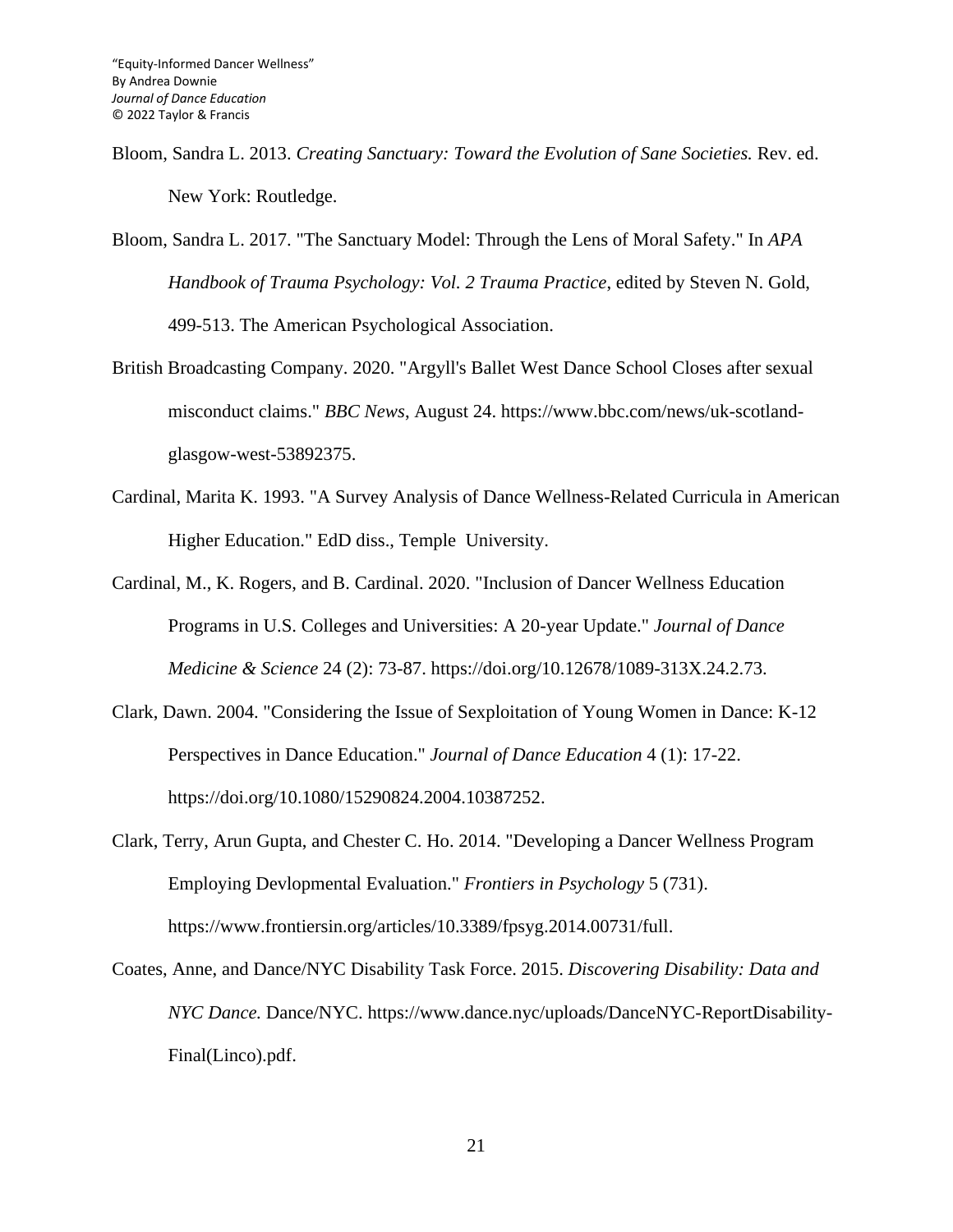Coates, Anne, Jeffrey G. Nolan, and Dance/NYC Disability. Dance. Artistry. Task Force. 2018. *Performing Disability. Dance. Artistry.* Dance/NYC.

https://www.dance.nyc/uploads/Performing%20Disability.%20Dance.%20Artistry.%202

018.pdf.

- Crowell, Sarah. 2020. "Sarah Crowell Moves to Decolonize Dance." Interview by Lou Francher *San Francisco Classical Voice*, August 1. https://www.sfcv.org/articles/artistspotlight/sarah-crowell-moves-decolonize-dance.
- Cultural Human Resources Council. 2019. "Canadian Code of Conduct for the Performing Arts." Respectful Work Places. http://respectfulartsworkplaces.ca/sites/default/files/2019- 06/Code%20of%20Conduct%20LPA%20legal.pdf.

Dance Data Project. 2021. *Artistic and Executive Leadership Report.* https://www.dancedataproject.com/wp-content/uploads/2021/07/June-2021-ARTISTIC-

AND-EXECUTIVE-LEADERSHIP-REPORT.pdf.

- Data USA. n.d. "Dancers and Choreographers." Accessed April 4, 2021. https://datausa.io/profile/soc/dancers-choreographers#about.
- Diverlus, Rodney. 2013. "Radicalizing Dance: Confessions of an 'Artivist'." *Our Schools/Our Selves* 22 (4): 79-108. https://www.policyalternatives.ca/sites/default/files/uploads/publications/National%20Of

fice/2013/07/osos112\_RadicalizingDance.pdf.

Ekos Research Associates. 2014. *Findings from Yes I Dance: A Survey of Who Dances in Canda.* Ekos Research Associates. https://canadacouncil.ca/research/researchlibrary/2014/07/findings-from-yes-i-dance-a-survey-of-who-dances-in-canada.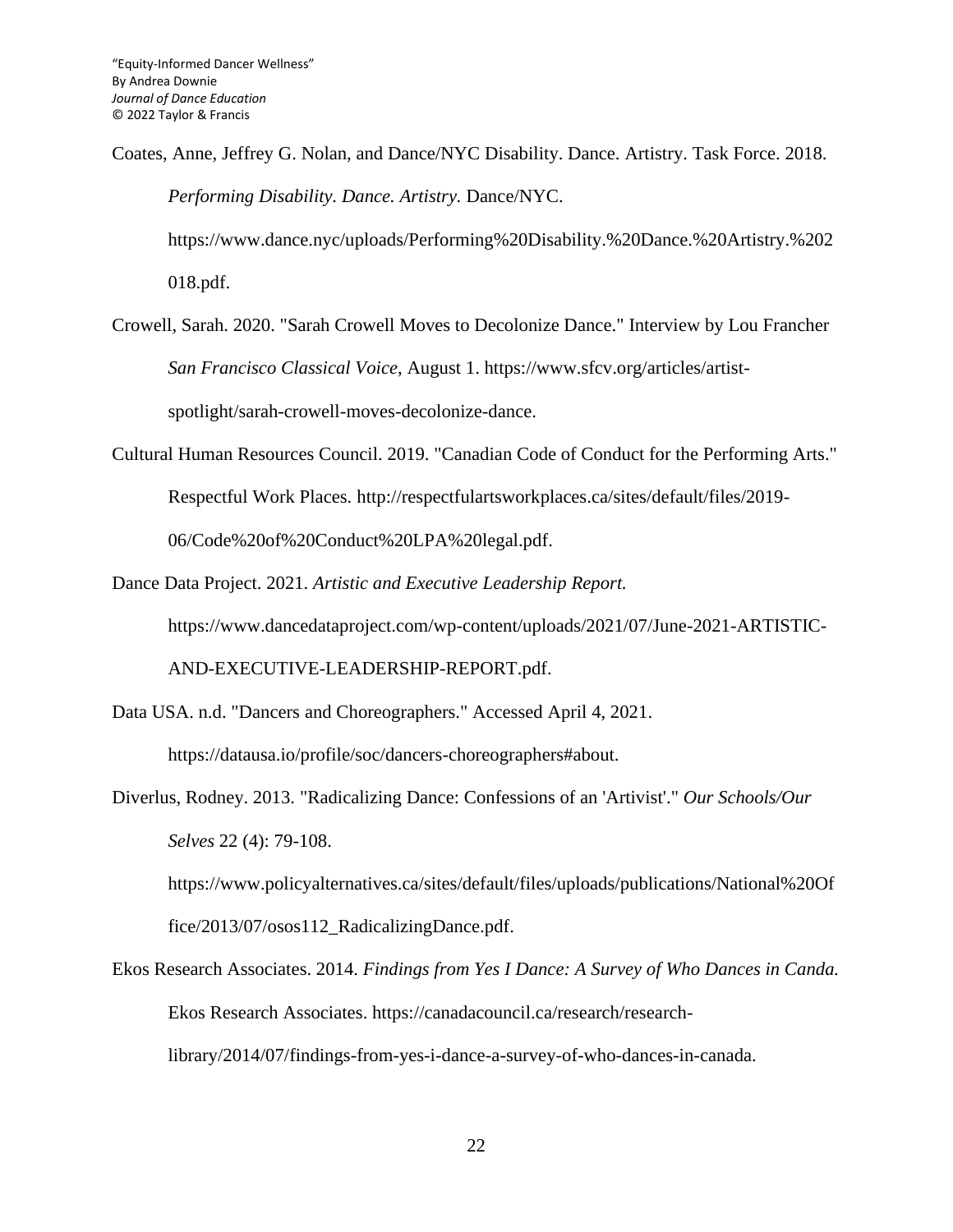Equity Learning Centre. 2021. "Understanding Equity and Inequity."

https://www.equitylearn.com/courses/what-is-equity.

Equity Literacy Institute. 2021. "About Equity Literacy." https://www.equityliteracy.org/equityliteracy.

Forcier, Marie France. 2017. "Code of Silence." *The Dance Current*, May 25. https://www.thedancecurrent.com/feature/code-silence.

Ford, Thomas. 2020. "The Space Between: Being Gender-Noncomfiming in the Dance World." *Dance Spirit*, March 30. https://www.dancespirit.com/gender-nonconforming-danceworld-2645591596.html?rebelltitem=4#rebelltitem4.

Galbraith, Gary. 2021. "What is the Dancer Wellness Project?" *Dancer Wellness Project.* https://www.dancerwellnessproject.com/Information/Summary.aspx.

- Gorski, Paul C. 2014. "Imagining Equity Literacy." *Learning for Justice*, April 10. https://www.learningforjustice.org/magazine/imagining-equity-literacy.
- Gorski, Paul C. 2016a. "Re-examining Beliefs about Students in Poverty." *School Administrator*, May 1, 2017. http://www.edchange.org/publications/Reexamining-Beliefs-About-Students-in-Poverty.pdf.
- Gorski, Paul C. 2016b. "Rethinking the Role of 'Culture' in Educational Equity: From Cultural Competence to Equity Literacy." *Multicultural Perspectives* 18 (2): 221-226. doi:10.1080/15210960.2016.1228344.
- Gorski, Paul C. 2020a. "Basic Principles for Equity Literacy." *Equity Literacy Institute.* Equity Literacy Institute. https://08a3a74a-dec5-426e-8385 bdc09490d921.filesusr.com/ugd/38199c\_75fb386a758c4c21834dce207d917a4c.pdf.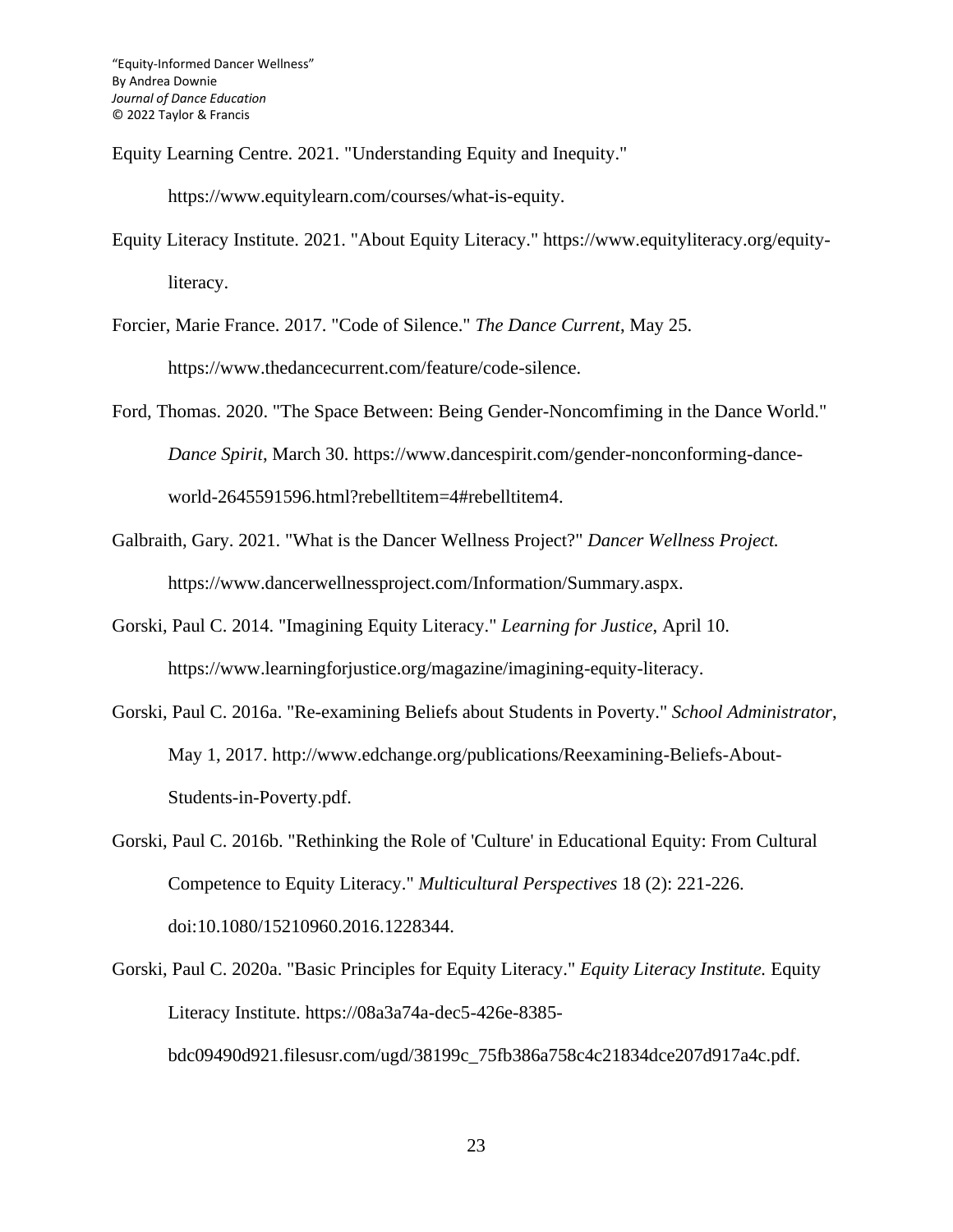Gorski, Paul C. 2020b. "Equity Literacy for Educators: Definition and Abilities." *Equity Literacy Institute.* Equity Literacty Institute. https://08a3a74a-dec5-426e-8385-

bdc09490d921.filesusr.com/ugd/38199c\_d5fce9c583f345ffad8dc108173fbd1f.pdf.

- Gorski, Paul C. 2020c. "How Trauma Informed are We, Really?" *Trauma-Sensitive Schools* 78 (2): 14-19. https://www.ascd.org/el/articles/how-trauma-informed-are-we-really.
- Gorski, Paul C., and Katy Swalwell. 2015. "Equity Literacy for All." *Educational Leadership*, 73 (6): 34-40. http://edchange.org/publications/Equity-Literacy-for-All.pdf.
- Gotkin, Kevin. 2018. "Alice Sheppard is Moving the Conversation Beyond Loss and Adversity." *Dance Magazine*, June 18. https://www.dancemagazine.com/disability-dance-2574024089.html?rebelltitem=1#rebelltitem1.
- Government of Canada. 2020. "Social Determinants of Health and Health Inequalities." Last modified October 7. https://www.canada.ca/en/public-health/services/healthpromotion/population-health/what-determines-health.html.
- Healthy Dancer Canada. 2019a. *Dancer Screening*. Healthy Dancer Canada*.* https://www.healthydancercanada.org/uploads/4/7/1/3/47130231/hdc\_dancerscreening\_rp \_2019.pdf.
- Healthy Dancer Canada. 2019b. *Pre-season Dancer Screen: Dance Educator Version*. Toronto: Toronto: Healthy Dancer Canada-The Dance Health Alliance of Canada.
- Healthy Dancer Canada. 2021. *Pre-season Dancer Screen: Healthcare Professional Version*. Toronto: Healthy Dancer Canada-The Dance Health Alliance of Canada.
- Holt-Lunstad, Julianne, Timothy B. Smith, and J. Bradley Layton. 2010. "Social Relationships and Mortality Risk: A Meta-analytic Review." *PLoS Medicine* 7 (7). https://journals.plos.org/plosmedicine/article?id=10.1371/journal.pmed.1000316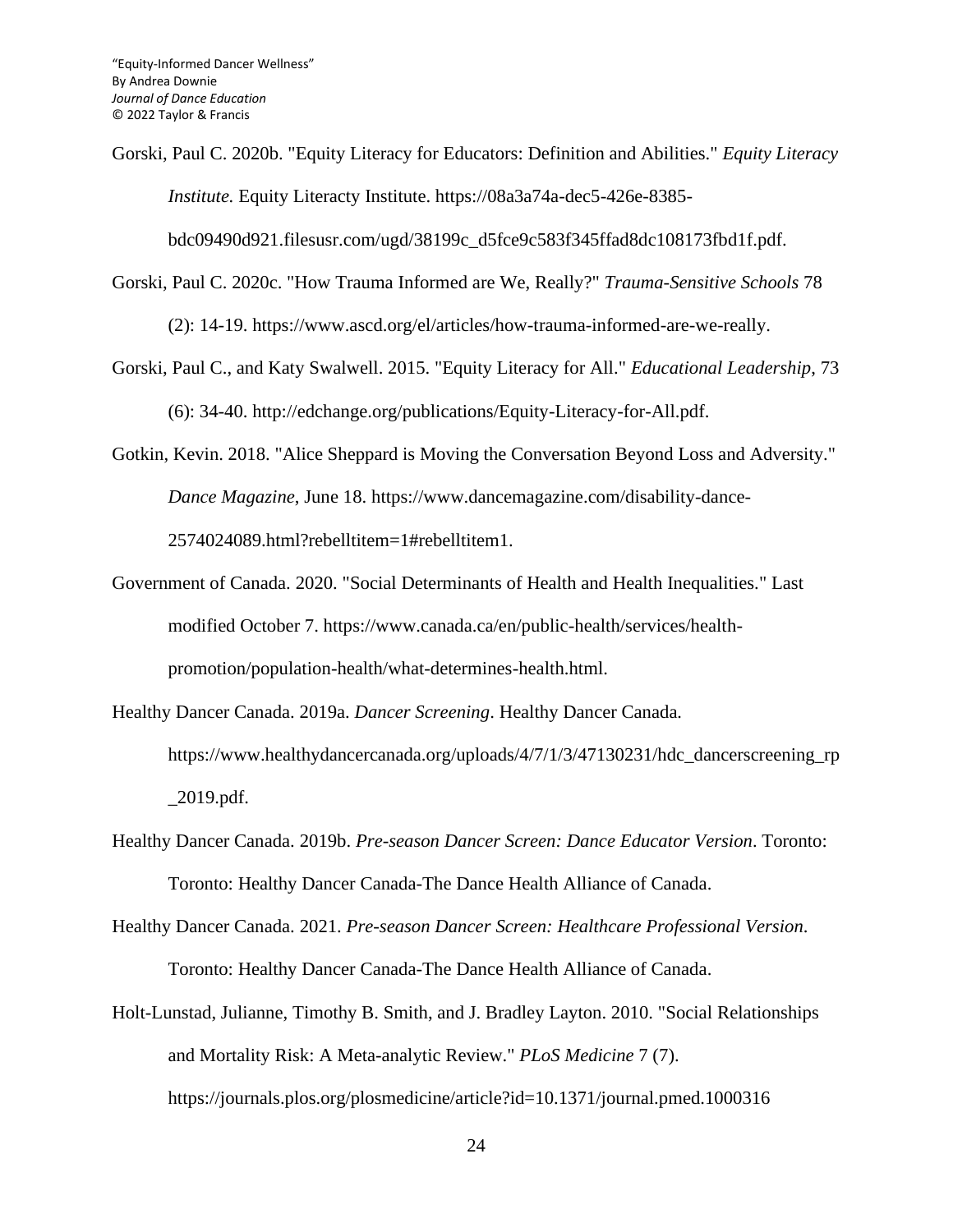Johnson, Rae. 2015. "Grasping and Transforming the Embodied Experience of Oppression." *International Body Psychotherapy Journal* 14 (1): 80-95. https://www.ibpj.org/issues/articles/Johnson%20- %20Grasping%20and%20Transforming%20the%20Embodied%20Experience%20of%20 Oppression.pdf.

Kelly, Dierdre. 2012. "Teaching for Social Justice: Translating an Anti-oppression Approach into Practice." *Our Schools, Our Selves* 21 (2): 135-154. https://www.policyalternatives.ca/sites/default/files/uploads/publications/National%20Of

fice/2012/02/osos106\_Teaching\_Social\_Justice.pdf.

- Kerr-Berry, Julie. 2016. "Peeling Back the Skin of Racism: Real History and Race in Dance Education." *Journal of Dance Education* 16 (4): 119-121. https://doi.org/10.1080/15290824.2016.1238708.
- Kozai, Andrea, and Jatin P. Ambegaonkar. 2020. "Health Literacy for Collegiate Dancers: Provision and Perceptions of Health-related Education in University Dance Programs." *Journal of Dance Medicine & Science* 24 (3): 118-125. https://doi.org/10.12678/1089- 313X.24.3.118.
- Krasnow, D., L. Mainwaring, and G. Kerr. 1999. "Injury, Stress, and Perfectionism." *Journal of Dance Medicine & Science* 3 (2): 51-58. http://www.citraining.com/pdfs/Injury-Stress-Perfectionism.pdf.
- Kumashiro, Kevin K. 2002. "Against Repetition: Addressing Resistance to Anti-oppresive Change in Practices of Learning, Teaching, Supervising, and Researching." *Harvard Educational Review* 72 (1): 67-92. doi:10.17763/haer.72.1.c11617526l7k46v6.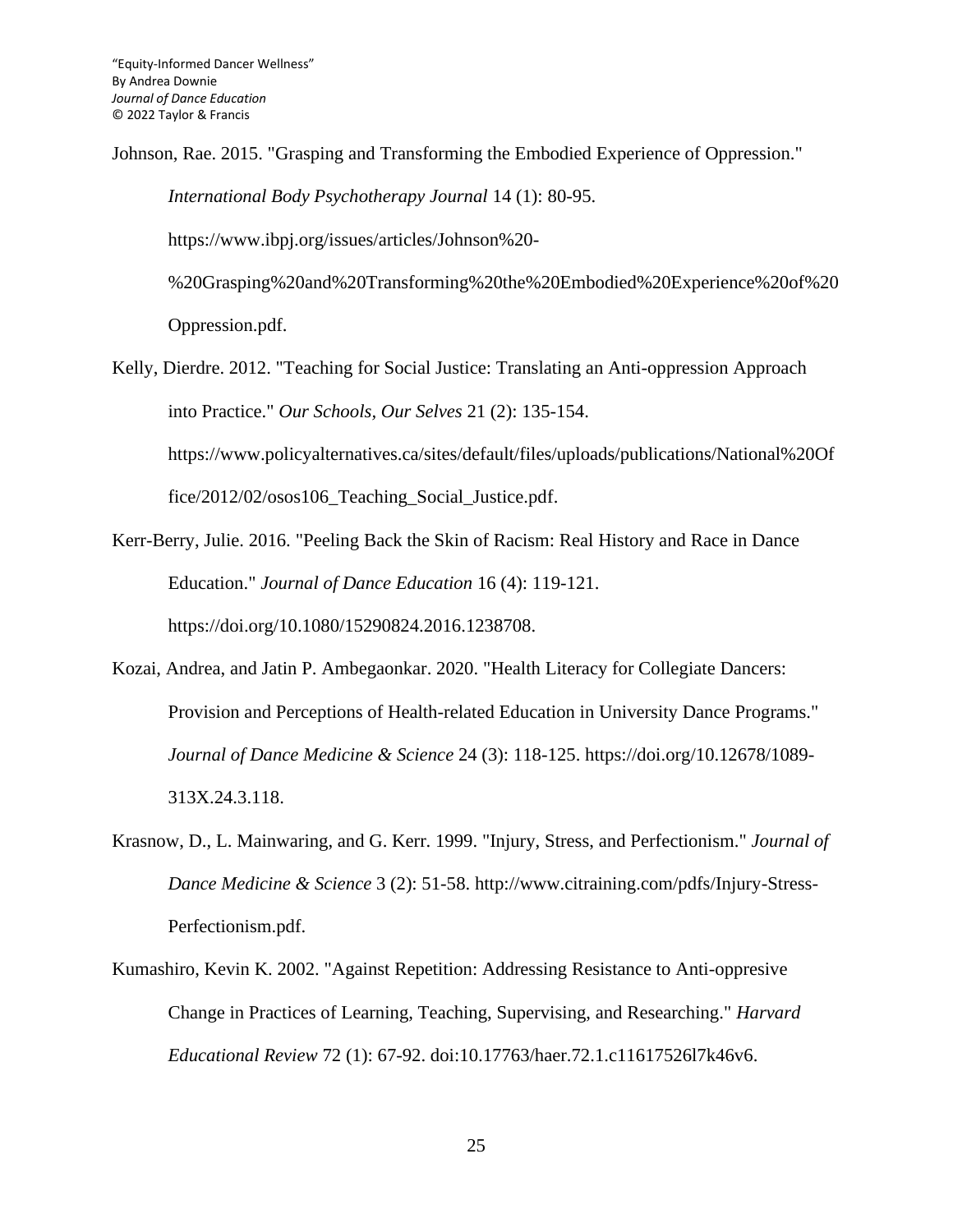- Ladson-Billings, Gloria. 2014. "Culturally Relevant Pedagogy 2.0: a.k.a. the Remix." *Harvard Educational Review* 84 (1): 74-84. doi:10.17763/haer.84.1.p2rj131485484751.
- La Flèche, Jo-Anne. 2019. "Big Little Secrets: Traumatic Experiences in the Dance World." *Dance/USA.* https://dance-

usa.s3.amazonaws.com/page\_uploads/Traumatic%20Experiences%20in%20the%20Danc e%20World.pdf.

- Lakes, R. 2005. "The Messages Behind the Methods: The Authoritarian Pedagogical Legacy in Western Concert Dance Technique Training and Rehearsals." *Arts Education Policy Review* 106 (5): 5-18. https://doi.org/10.3200/AEPR.106.5.3-20.
- Mainwaring, L. M., and C. Finney. 2017. "Psychological Risk Factors and Outcomes of Dance Injury: A Systematic Review." *Journal of Dance Medicine & Science* 21 (3): 87-96. doi:10.12678/1089-313X.21.3.87.
- Marshall, Lea. 2021. "Op-ed: Let's Stop Talking about Racism and Fat Phobia as Separate Issues." *Dance Magazine*, February 2. https://www.dancemagazine.com/body-shamingin-ballet-2650143278.html?rebelltitem=2#rebelltitem2.
- McCarthy-Brown, Nyama. 2009. "The Need for Culturally Relevant Dance Education." *Journal of Dance Education* 9 (4): 120-125. doi:10.1080/15290824.2009.10387396
- McCarthy-Brown, Nyama. 2014. "Decolonizing Dance Curriculum in Higher Education: One Credit at a Time." *Journal of Dance Education* 14 (4): 125-129. https://doi.org/10.1080/15290824.2014.887204.
- McCarthy-Brown, Nyama, and Karen Schupp. 2021. "Gatekeepers to Gateway-makers: Reimagining Partnerships, Collaborations, and Celebrations of the Many Movers of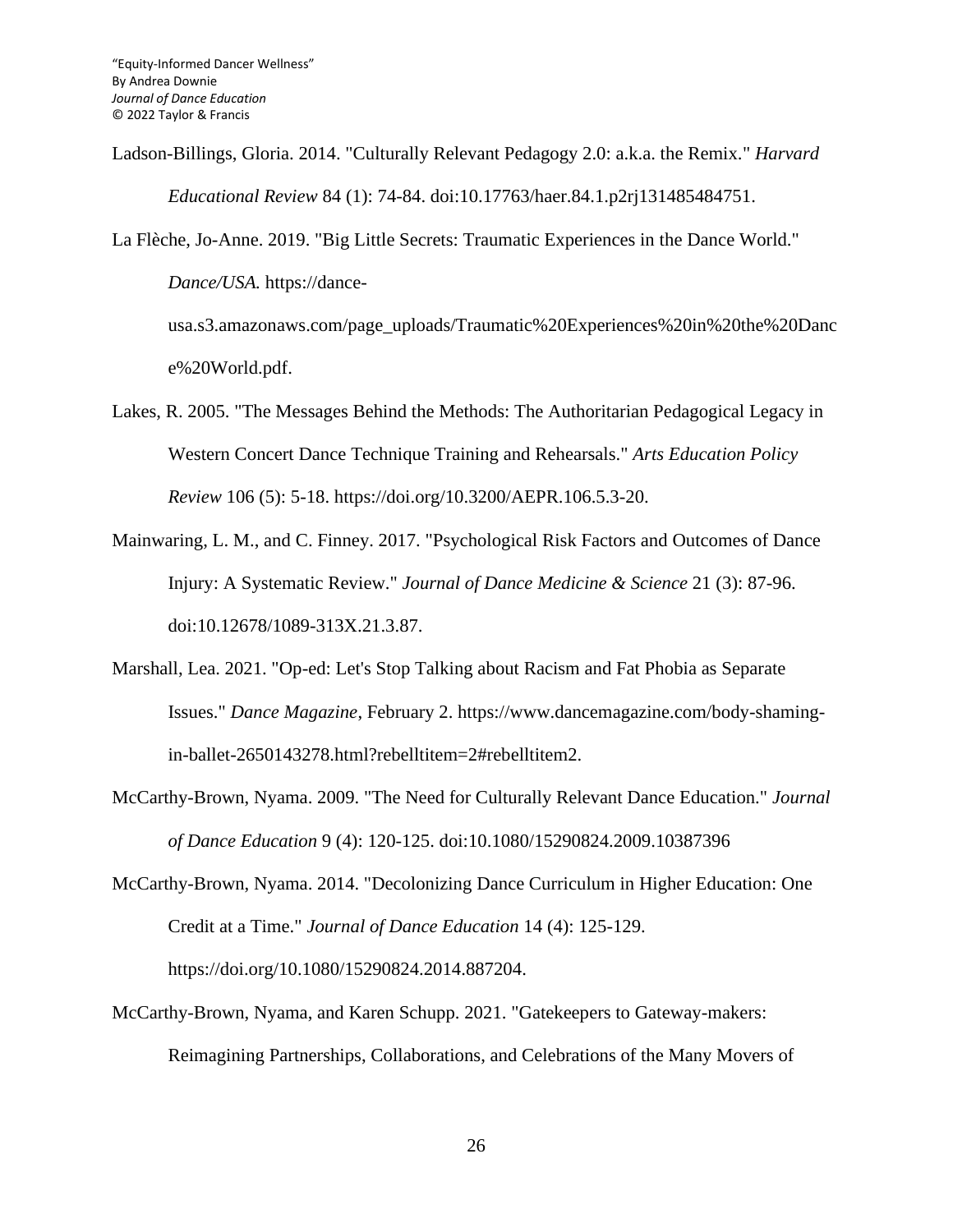University Campuses." *Research in Dance Education.*

https://doi.org/10.1080/14647893.2021.1932793.

- Mitchell, Breanna. 2021. "Dance Schools are Updating their Dress Codes to Become More Inclusive." *Dance Magazine*, April 27. https://www.dancemagazine.com/dance-dresscodes-2652610842.html?rebelltitem=3#rebelltitem3.
- Monroe, Raquel L. 2011. "'I Don't Want to do African...What About my Technique?': Transforming Dancing Places into Spaces in the Academy." *The Journal of Pan African Studies* 4 (6): 38-55. http://www.jpanafrican.org/docs/vol4no6/4.6-3IDon't.pdf.
- Morris, Merry Lynn, Marion Baldeon, and Dwayne Scheuneman. 2015. "Devloping and Sustaining and Inclusive Dance Program: Strategic Tools and Methods. " *Journal of Dance Education* 15:3, 122-129. https://doi.org/10.1080/15290824.2015.1056301.
- Mosley, Sydnie. 2020. "How Black Dancers Regularly Confronting Racism Can Protect Their Mental Health." *Dance Magazine*, October 7. https://www.dancemagazine.com/racismand-mental-health-2648108358.html?rebelltitem=3#rebelltitem3.
- Nadal, Kevin L. 2018. *Microaggressions and Traumatic Stress: Theory, Research and Clinical Treatment.* The American Psychological Association.
- Nordin-Bates, Sanna M., Andrew P. Hill, Jennifer Cumming, Imogen J. Aujila, and Emma Redding. 2014. "A Longitudinal Examination of the Relationship Between Perfectionism and Motivational Climate in Dance." *Journal of Sport & Exercise Psychology* 36: 382- 391. https://doi.org/10.1080/15290824.2018.1546050.
- One Dance UK. 2020. "Industry Standards for Dancers' Health, Well Being and Performance." https://www.onedanceuk.org/programme/healthier-dancer-programme/industrystandards/.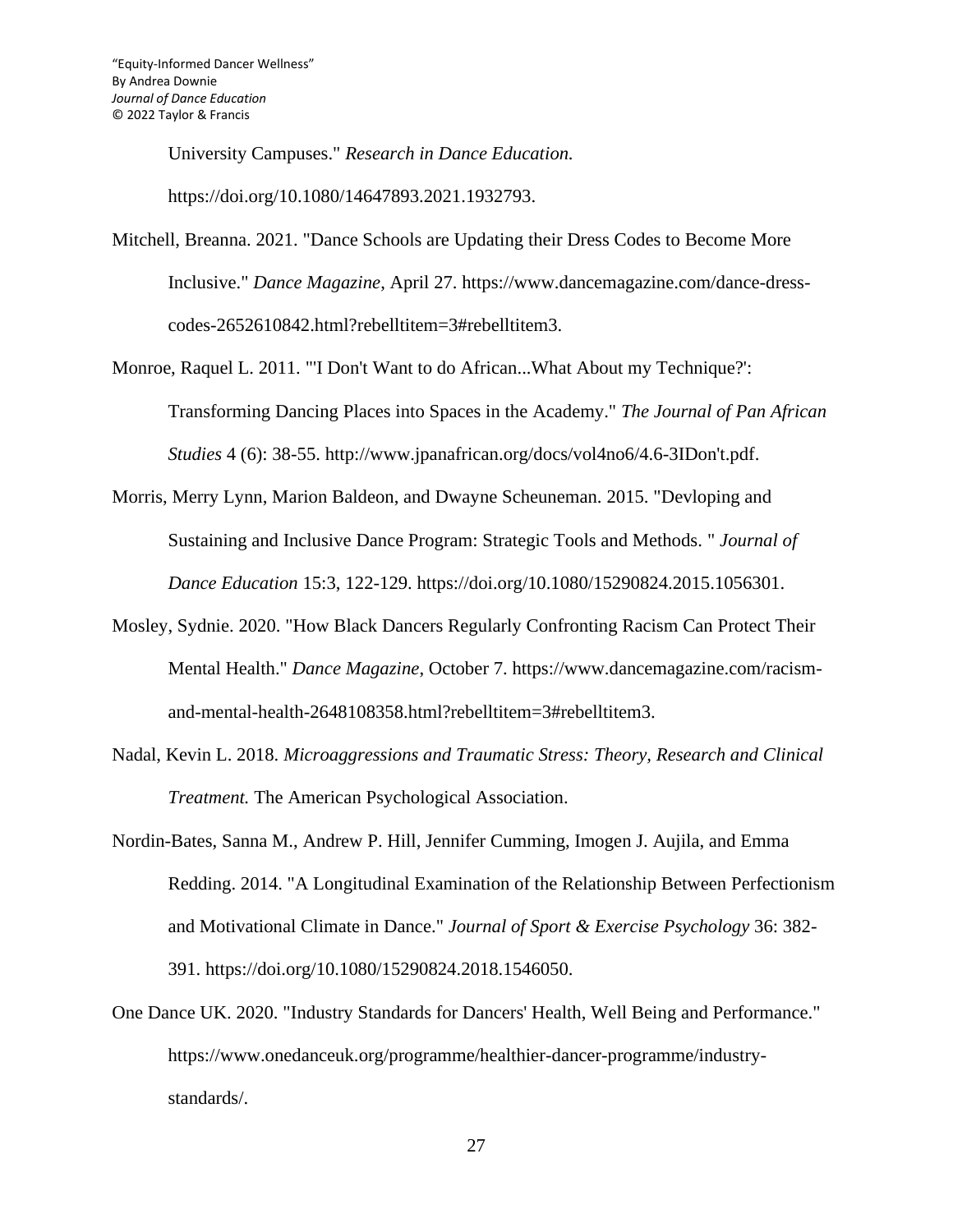Patton, Tracey Owens. 2011. "Final I Just Want to Get My Groove On: An African American Experience with Race, Racism, and White Aesthetic in Dance." *The Journal of Pan African Studies* 4 (6): 104-125. http://www.jpanafrican.org/docs/vol4no6/4.6- 7IJustWant.pdf.

- Perkins Denault, Tessa. 2018. "Where are All the Wormen?" *The Dance Current*, March 18. https://www.thedancecurrent.com/feature/where-are-all-women.
- Quin, Edel, Sonia Rafferty, and Charlotte Tomlinson. 2015. *Safe Dance Practice.* Champaign: Human Kinetics.
- Redding, Emma. 2020. "The Expanding Possibilities of Dance Science." Chap. 5 in *The Routledge Companion to Dance Studies*, edited by Hanna Thomas and Stacey Prickett. New York: Routledge.

Risner, Doug. 2009. "What We Know About Boys Who Dance: The Limitations of Contemporary Masculinity and Dance Education." In *When Men Dance: Choreographing Masculinities Across Borders*, edited by Jennifer Fisher and Anthony Shay, 57-77. New York: Oxford University Press.

- Risner, Doug, and Susan W. Stinson. 2010. "Moving Social Justice: Challenges, Fears and Possibilities in Dance Education." *International Journal of Education & the Arts* 11 (6): 1-26. https://libres.uncg.edu/ir/uncg/f/S\_Stinson\_Moving\_2010.pdf.
- Safe in Dance International. 2015. *Healthy Dance Practice Certificate: Full Guidance.* Yarcombe: Safe in Dance International.
- Sandlos, Lisa. 2020. "Shimmy, Shake or Shudder?: A Feminist Ethnographic Analysis of Sexualization and Hypersexualization in Competitive Dance." PhD diss., York University.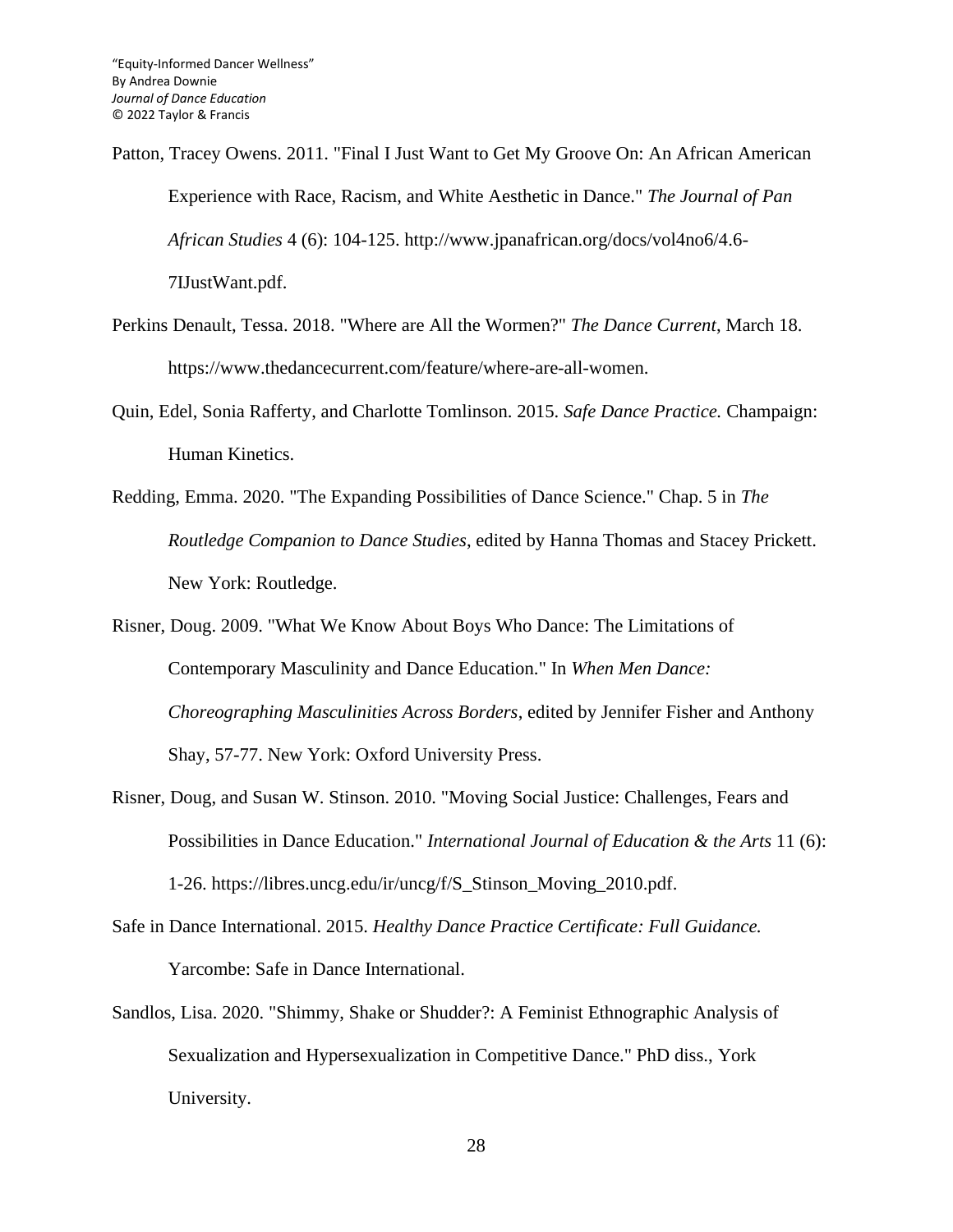Sensoy, Ozlem, and Robin DiAngelo. 2017. *Is Everyone Really Equal: An Introduction to Key Concepts in Social Justice Education*. New York: Teachers College Press.

Shapiro, Sherry B. 1998. "Toward Transformative Teachers: Critical and Feminist Perspectives in Dance Education." In *Dance, Power, and Difference: Critical and Feminist Perspectives on Dance Education*, edited by Sherry B. Shapiro, 7-21. Champaign: Human Kinetics.

- Spears, Courtney Celeste. 2020. "How Dance Students Can Confront Racism and Implicit Bias in the Studio." *Dance Spirit*, June 10. https://www.dancespirit.com/students-confrontracism-2646167153.html.
- Stinson, Susan W. 1991. "Reflections on Teacher Education in Dance." *Design for Arts in Education* 92: 23-30. doi:10.1080/07320973.1991.9935580.
- Swalwell, Katy. 2011. "Why Our Students Need 'Equity Literacy'." *Learning for Justice*, December 21. https://www.learningforjustice.org/magazine/why-our-students-needequity-literacy.
- Task Force on Dancer Health, Dance/USA. 2018-2019. "Annual Post-hire Health Screen for Professional Dancers." Dance/USA.
- Task Force on Dancer Health, Dance/USA. 2021. "About the Screening Project." Accessed 2 August 2021. https://www.danceusa.org/about-screening-project.
- The Ohio State University Department of Dance. 2021. "Principles of Dance Wellness." Accessed 2 August 2021. https://dance.osu.edu/toolkit/wellness/principles.
- Umberson, Debra, and Jennifer Karas Montez. 2010. "Social Relationships and Health: A Flashpoint for Health Policy." *Journal of Health and Social Behaviour* 51: 54-66. doi:10.1177/0022146510383501.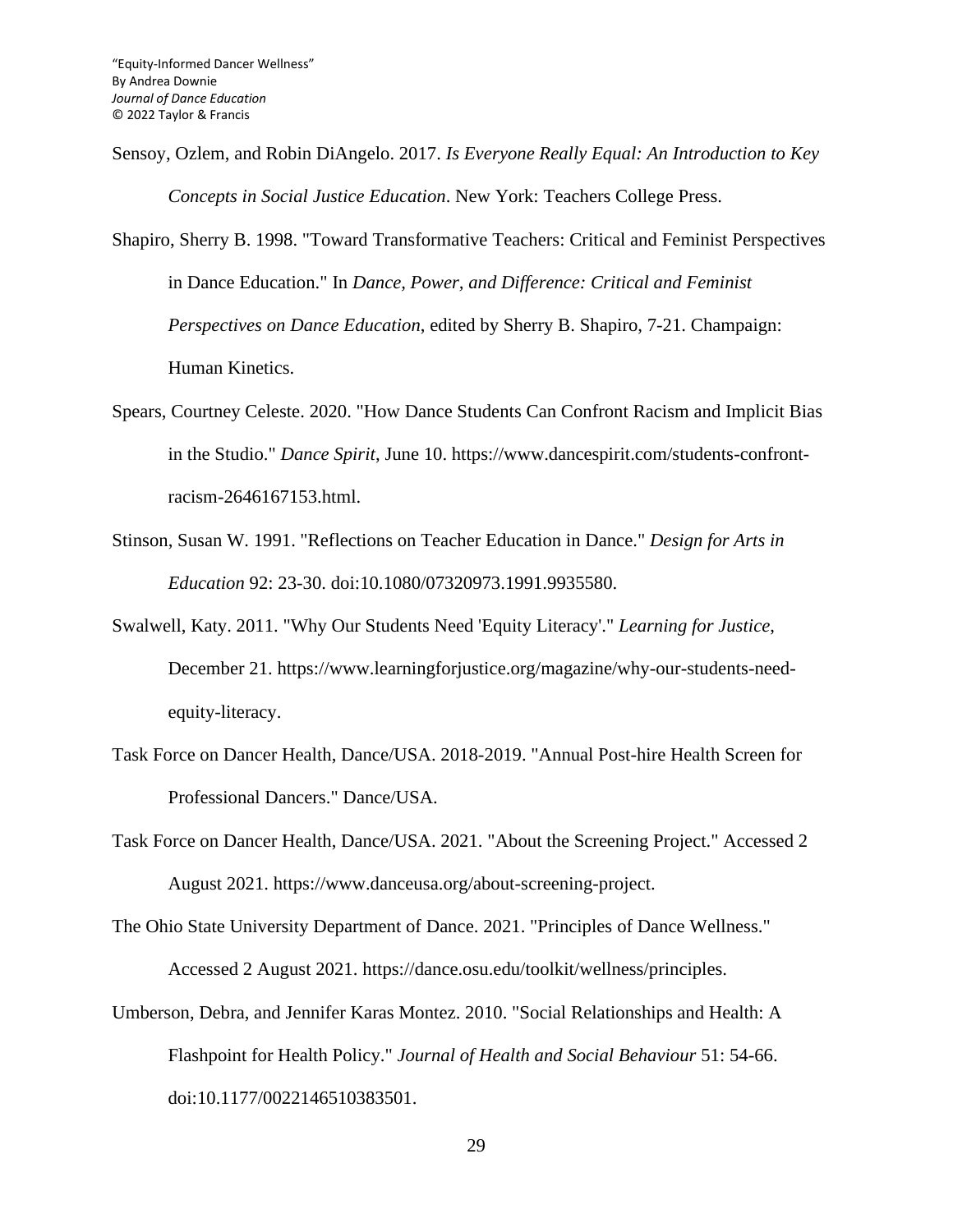Valentine, Sarah E., and Jillian C. Shiperd. 2018. "A Systematic Review of Social Stress and Mental Health Among Transgender and Gender Non-conforming People in the United States." *Clinical Psychology Review* 66: 24-38. doi:10.1016/j.cpr.2018.03.003.

Walker, Ayo. 2019. "Rebalancing Dance Curricula Through Repurposing Black Dance Aesthetics." *Research in Dance Education* 20 (1): 36-53.

https://doi.org/10.1080/14647893.2019.1566306.

Wells-Smith, Grace. 2020a. "The National Ballet of Canada Met with Nicholas Rose After He Called Out the Company on Instagram." *The Dance Current*, June 16.

https://www.thedancecurrent.com/news-article/national-ballet-canada-met-dancernicholas-rose-after-he-called-out-company-instagram.

- Wells-Smith, Grace. 2020b. "York University Students Write and Open Letter to the Dance Department About Issues of Social Justice, Equity, and Inclusion." *The Dance Current*, September 1. https://www.thedancecurrent.com/news-article/york-university-studentswrite-open-letter-dance-department-about-issues-social-justice.
- Westle, Andrew. 2018. *Turning pointe: Gender Equality in Australian Dance.* Delving into Dance. Accessed 15 April 2021. https://issuu.com/delvingintodance/docs/turning-pointe gender equality in 6c6ae0fc16b0bf.

Whatley, Sarah. 2007. "Dance and Disability: The Dancer, the Viewer and the Presumption of Difference." *Research in Dance Education* 8 (1): 5-25. https://demos.be/sites/default/files/sarah\_whatley\_dance\_and\_disability\_the\_dancer\_the\_ viewer and the presumption of difference.pdf.